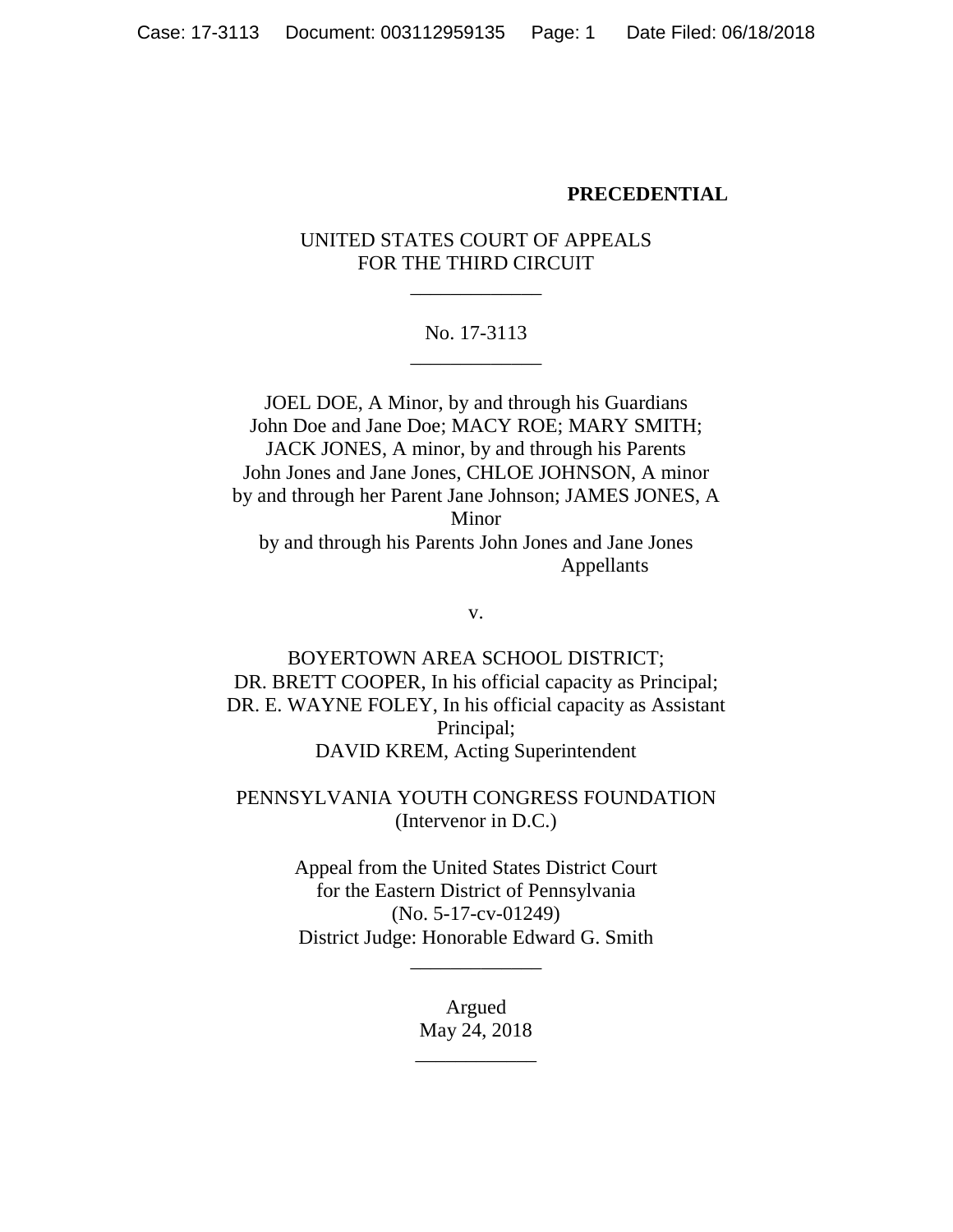### Before: McKEE, SHWARTZ and NYGAARD, *Circuit Judges*.

### (Opinion Filed: June 18, 2018) \_\_\_\_\_\_\_\_\_\_\_\_\_\_

Cathy R. Gordon, Esq. Jacob F. Kratt, Esq. Litchfield Cavo 420 Fort Duquesne Boulevard One Gateway Center, Suite 600 Pittsburgh, PA 15222

Randall L. Wenger, Esq. **[ARGUED]** Jeremy L. Samek, Esq. Independence Law Center 23 North Front Street Harrisburg, PA 17101

Kellie M. Fiedorek, Esq. Christiana M. Holcomb, Esq. Alliance Defending Freedom 440 First Street, N.W. Suite 600 Washington, D.C. 20001

Gary S. McCaleb, Esq. Alliance Defending Freedom 15100 North 90th Street Scottsdale, AZ 85260

*Attorneys for Appellant*

Michael I. Levin, Esq. **[ARGUED]** David W. Brown, Esq. Levin Legal Group, P.C. 1800 Byberry Road, Suite 1301 Huntingdon Valley, PA 19006

*Attorneys for Appellees*

Mary Catherine Roper, Esq. American Civil Liberties Union of Pennsylvania P.O. Box 60173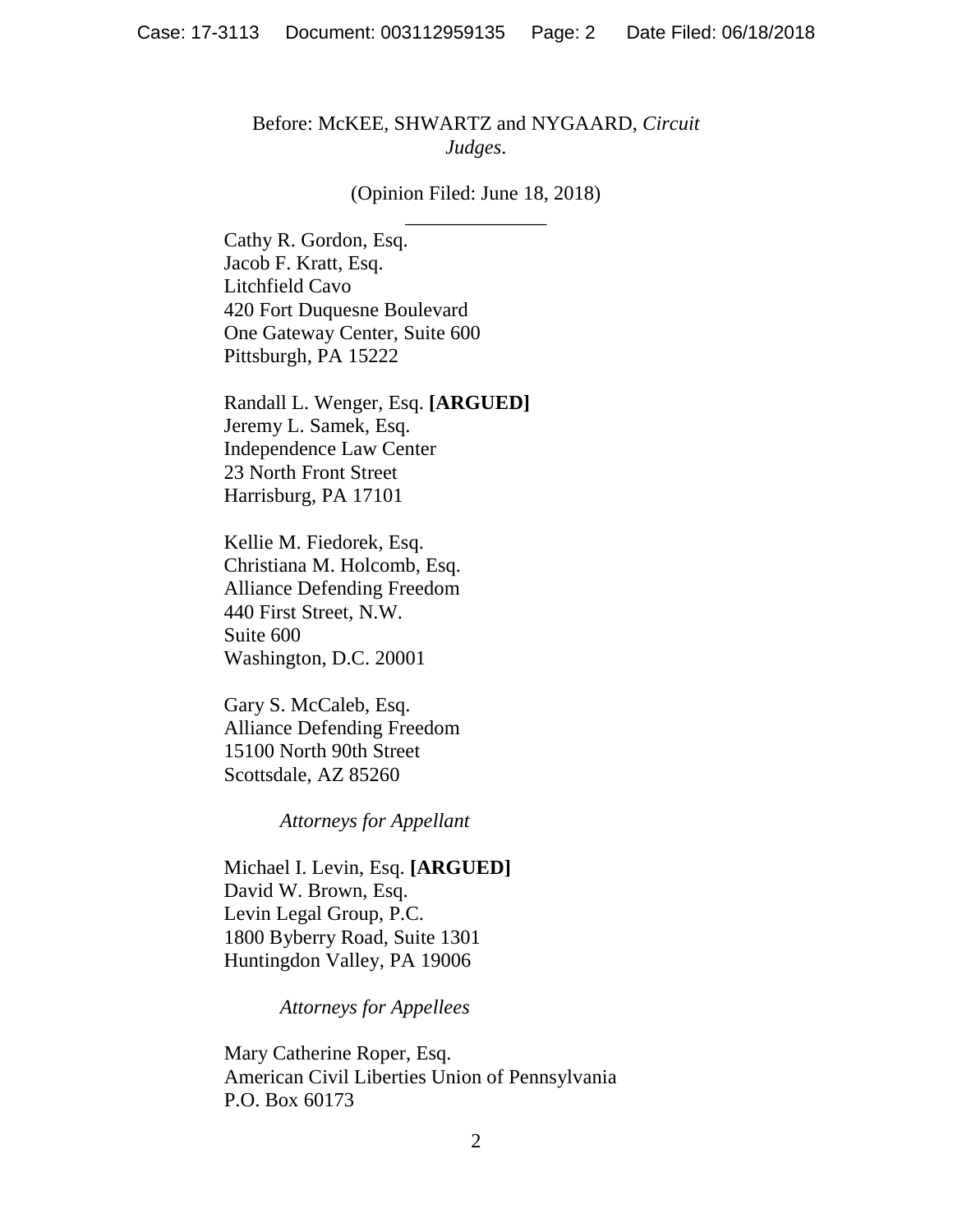Philadelphia, PA 19102

Ria Tabacco Mar, Esq. **[ARGUED]** Leslie Cooper, Esq. American Civil Liberties Union 125 Broad Street, 18th Floor New York, NY 10004

Amanda L. Nelson, Esq. Cozen O'Connor 45 Broadway, 16th Floor New York, NY 10006

Harper Seldin, Esq. Cozen O'Connor 1650 Market Street One Liberty Place, Suite 2800 Philadelphia, PA 19103

*Attorneys for Intervenor–Appellee*

# OPINION OF THE COURT \_\_\_\_\_\_\_\_\_\_\_\_\_\_

\_\_\_\_\_\_\_\_\_\_\_\_

McKEE, *Circuit Judge*.

This appeal requires us to decide whether the District Court correctly refused to enjoin the defendant School District from allowing transgender students to use bathrooms and locker rooms that are consistent with the students' gender identities as opposed to the sex they were determined to have at birth. The plaintiffs—a group of high school students who identify as being the same sex they were determined to have at birth (cisgender) —believe the policy violated their constitutional rights of bodily privacy, as well as Title IX, and Pennsylvania tort law. As we shall explain, we conclude that, under the circumstances here, the presence of transgender students in the locker and restrooms is no more offensive to constitutional or Pennsylvania-law privacy interests than the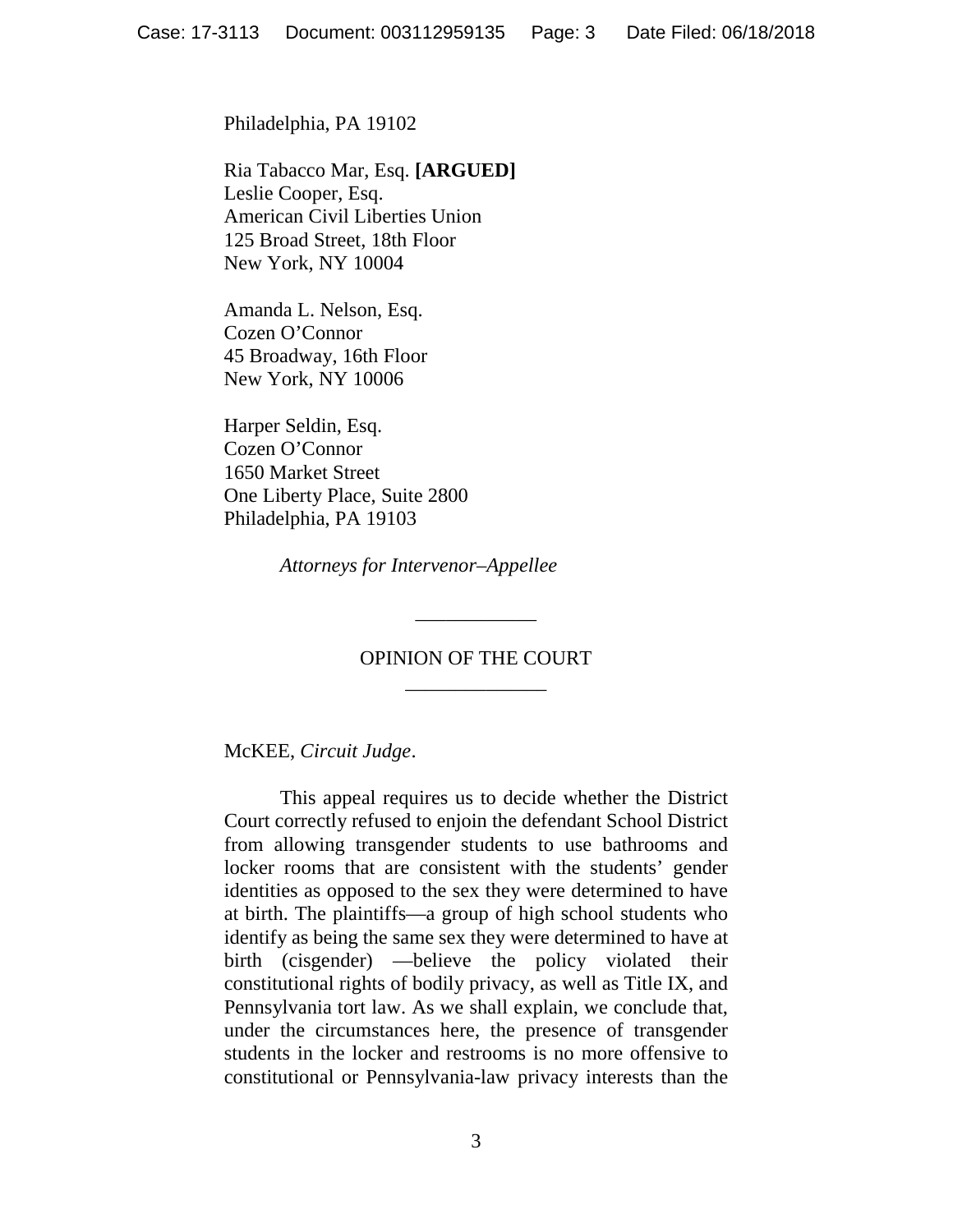presence of the other students who are not transgender. Nor does their presence infringe on the plaintiffs' rights under Title IX.

In an exceedingly thorough, thoughtful, and wellreasoned opinion, the District Court denied the requested injunction based upon its conclusion that the plaintiffs had not shown that they are likely to succeed on the merits and because they had not shown that they will be irreparably harmed absent the injunction. Although we amplify the District Court's reasoning because of the interest in this issue, we affirm substantially for the reasons set forth in the District Court's opinion.

# **I. BACKGROUND A. The Setting.**

Because such seemingly familiar terms as "sex" and "gender" can be misleading in the context of the issues raised by this litigation, we will begin by explaining and defining relevant terms. Our explanation is based on the District Court testimony of Dr. Scott Leibowitz, an expert in gender dysphoria and gender-identity issues in children and adolescents, and the findings that the District Court made based upon that expert's testimony.

"Sex" is defined as the "anatomical and physiological processes that lead to or denote male or female."[1](#page-3-0) Typically, sex is determined at birth based on the appearance of external genitalia.[2](#page-3-1)

"Gender" is a "broader societal construct" that encompasses how a "society defines what male or female is within a certain cultural context."<sup>[3](#page-3-2)</sup>A person's gender identity is their subjective, deep-core sense of self as being a particular gender. [4](#page-3-3) As suggested by the parenthetical in our opening paragraph, "cisgender" refers to a person who identifies with

 $1$  App. 500.

<span id="page-3-1"></span><span id="page-3-0"></span><sup>&</sup>lt;sup>2</sup> App. 375.

 $3$  App. 500.

<span id="page-3-3"></span><span id="page-3-2"></span> $^{4}$  App. 375.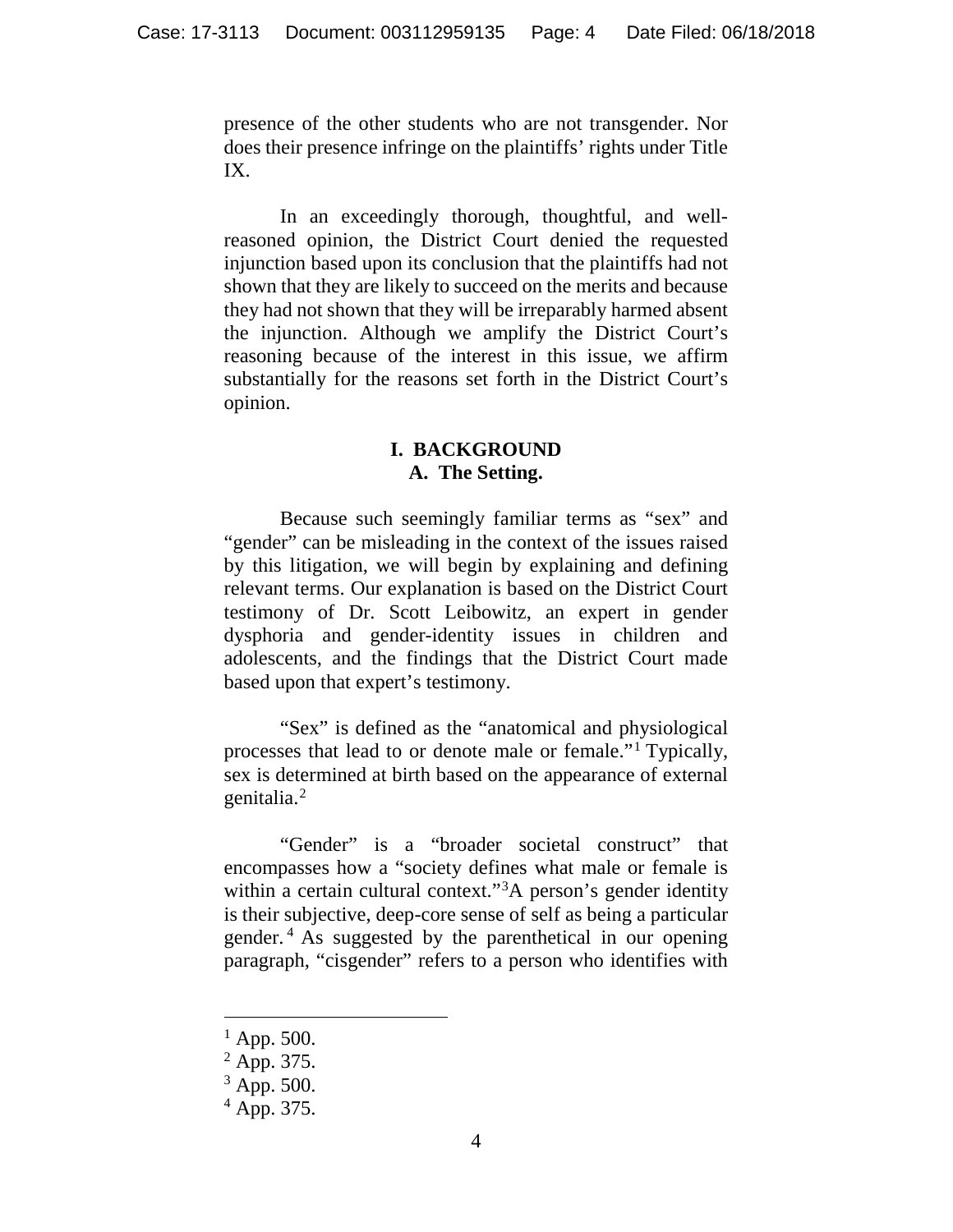the sex that person was determined to have at birth.<sup>[5](#page-4-0)</sup> The term "transgender" refers to a person whose gender identity does not align with the sex that person was determined to have at birth.<sup>[6](#page-4-1)</sup> A transgender boy is therefore a person who has a lasting, persistent male gender identity, though that person's sex was determined to be female at birth.[7](#page-4-2) A transgender girl is a person who has a lasting, persistent female gender identity though that person's sex was determined to be male at birth.[8](#page-4-3)

Approximately 1.4 million adults—or 0.6 percent of the adult population of the United States—identify as transgender. [9](#page-4-4) Transgender individuals may experience "gender dysphoria," which is characterized by significant and substantial distress as a result of their birth-determined sex being different from their gender identity.<sup>[10](#page-4-5)</sup> Treatment for children and adolescents who experience gender dysphoria includes social gender transition and physical interventions such as puberty blockers, hormone therapy, and sometimes surgery. $11$ 

"Social gender transition" refers to steps that transgender individuals take to present themselves as being the gender they most strongly identify with. [12](#page-4-7) This typically includes adopting a different name that is consistent with that gender and using the corresponding pronoun set, wearing clothing and hairstyles typically associated with their gender identity rather than the sex they were determined to have at birth, and using sex-segregated spaces and engaging in sexsegregated activities that correspond to their gender identity rather than their birth-determined sex.  $^{13}$  $^{13}$  $^{13}$  For transgender individuals, an important part of social gender transition is having others perceive them as being the gender the

- <span id="page-4-0"></span> $5$  App. 393, 550.
- <span id="page-4-1"></span> $6$  App. 375.
- <span id="page-4-2"></span><sup>7</sup> App. 2107.
- <span id="page-4-3"></span><sup>8</sup> App. 2107.
- <span id="page-4-5"></span><span id="page-4-4"></span><sup>9</sup> App. 376.
- $^{10}$  App. 376-77, 379.
- <span id="page-4-6"></span> $11$  App. 2110.
- <span id="page-4-7"></span> $12$  App. 2110.
- <span id="page-4-8"></span> $13$  App. 2110.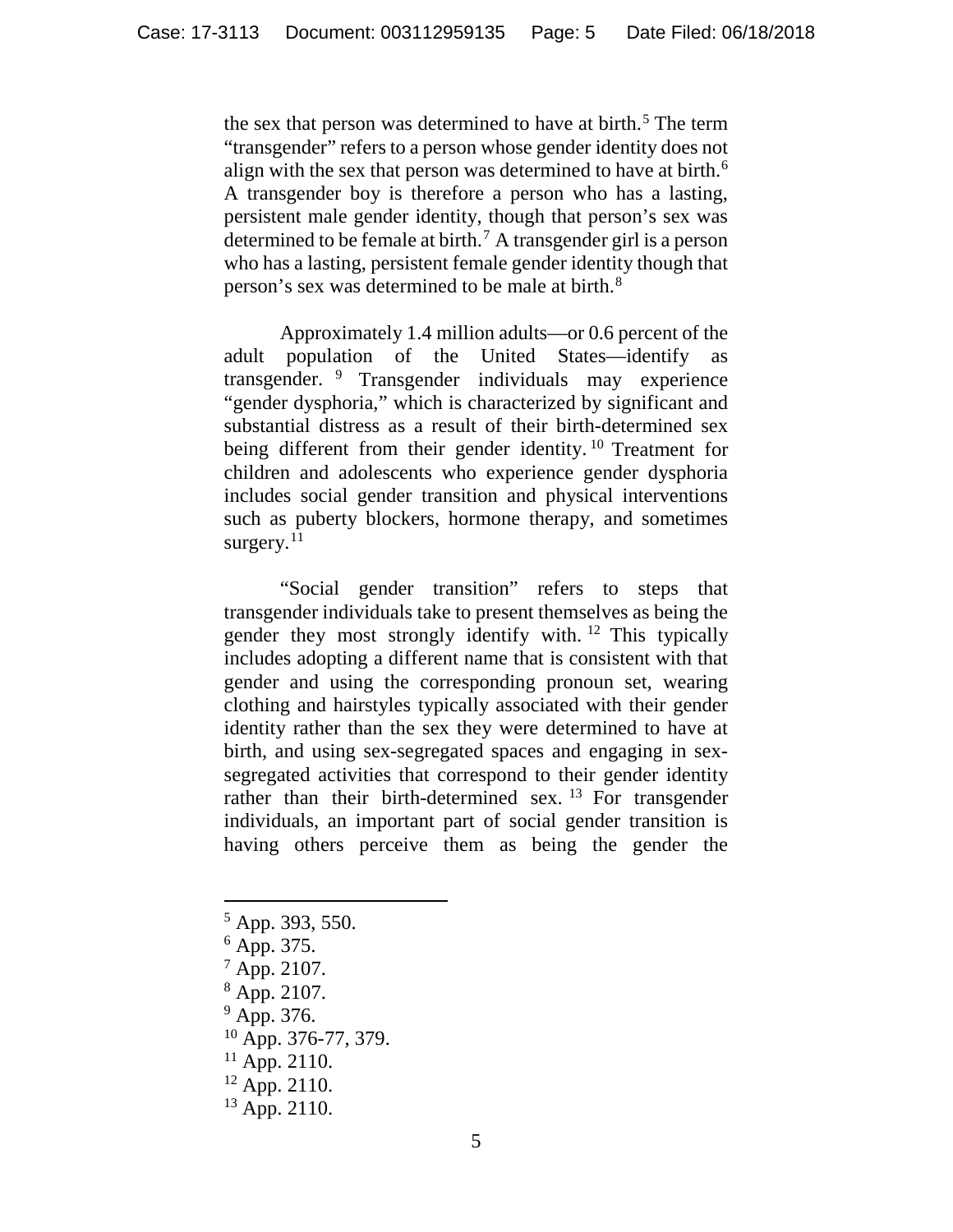transgender individual most strongly identifies with.[14](#page-5-0) Social gender transition can help alleviate gender dysphoria and is a useful and important tool for clinicians to ascertain whether living in the affirmed gender improves the psychological and emotional function of the individual.<sup>[15](#page-5-1)</sup>

Policies that exclude transgender individuals from privacy facilities that are consistent with their gender identities "have detrimental effects on the physical and mental health, safety, and well-being of transgender individuals."<sup>[16](#page-5-2)</sup> These exclusionary policies exacerbate the risk of "anxiety and depression, low self-esteem, engaging in self-injurious behaviors, suicide, substance use, homelessness, and eating disorders among other adverse outcomes." [17](#page-5-3) The risk of succumbing to these conditions is already very high in individuals who are transgender. In a survey of 27,000 transgender individuals, 40% reported a suicide attempt (a rate nine times higher than the general population).<sup>[18](#page-5-4)</sup> Yet, when transgender students are addressed with gender appropriate pronouns and permitted to use facilities that conform to their gender identity, those students "reflect the same, healthy psychological profile as their peers."[19](#page-5-5)

Forcing transgender students to use bathrooms or locker rooms that do not match their gender identity is particularly harmful. It causes "severe psychological distress often leading

 $14$  App. 2110.

<span id="page-5-2"></span><span id="page-5-1"></span><span id="page-5-0"></span><sup>15</sup> App. 2111.

<sup>&</sup>lt;sup>16</sup> Br. for Amici Curiae American Academy of Pediatrics, American Medical Association, et al., 17.

<span id="page-5-3"></span><sup>17</sup> *Id.* at 18 (quoting Am. Psychol. Ass'n & Nat'l Ass'n of Sch. Psychologists, *Resolution on Gender and Sexual Orientation Diversity in Children and Adolescents in Schools* 4 (2015)).

<span id="page-5-4"></span><sup>18</sup> *Id.* at 18–19 (citing Sandy E. James et al., Nat'l Center for Transgender Equality*, Report of the 2015 U.S. Transgender Survey* 114 (2016)).

<span id="page-5-5"></span><sup>&</sup>lt;sup>19</sup> Br. for Amici Curiae of the National PTA, GLSEN, et al., 7 (citing Lily Durwood et al., *Mental Health and Self Worth in Socially Transitioned Transgender Youth*, 56 J. of the Am. Academy of Child & Adolescent Psychiatry 116, 116 (2017)).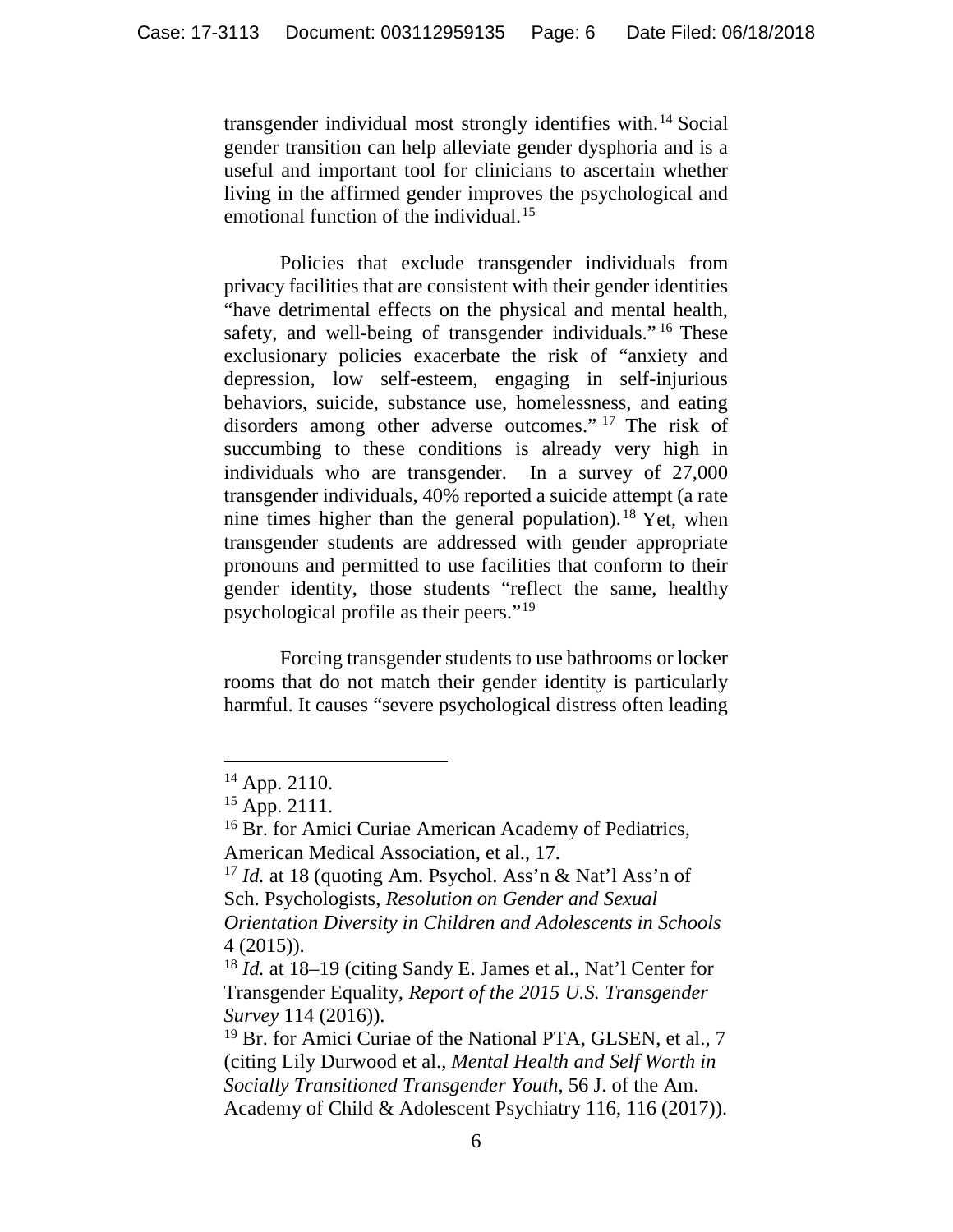to attempted suicide."[20](#page-6-0) The result is that those students "avoid going to the bathroom by fasting, dehydrating, or otherwise forcing themselves not to use the restroom throughout the day." [21](#page-6-1) This behavior can lead to medical problems and decreases in academic learning.[22](#page-6-2)

We appreciate that there is testimony on this record that the cisgender plaintiffs have also reduced water intake, fasted, etc. in order to reduce the number of times they need to visit the bathroom so they can minimize or avoid encountering transgender students there. For reasons we discuss below, we do not view the level of stress that cisgender students may experience because of appellees' bathroom and locker room policy as comparable to the plight of transgender students who are not allowed to use facilities consistent with their gender identity. Given the majority of the testimony here and the District Court's well-supported findings, those situations are simply not analogous.

Dr. Leibowitz testified that forcing transgender students to use facilities that are not aligned with their gender identities "chips away and erodes at [the individual's] psychological wellbeing and wholeness." <sup>[23](#page-6-3)</sup> It can exacerbate gender dysphoria symptoms by reinforcing that the "world does not

<span id="page-6-0"></span> $20$  Br. for Amici Curiae of the National PTA, GLSEN, et al., 18 (citing Max Kutner, *Denying Transgender People Bathroom Access Is Linked to Suicide*, NEWSWEEK (Dec. 16, 2016); Kristen Clements-Nolle, et al., *Attempted Suicide Among Transgender Persons*: *The Influence of Gender-Based Discrimination and Victimization*, 51 Journal of Homosexuality 53, 63-65 (2006)).

<span id="page-6-1"></span><sup>&</sup>lt;sup>21</sup> Br. for Amici Curiae of the National PTA, GLSEN, et al., 18 (citing Joseph Kosciw, et al., *The 2015 National School Climate Survey: The Experiences of Lesbian, Gay, Bisexual, Transgender, & Queer Youth in Our Nation's Schools* 12-13, GLSEN (2016)).

<span id="page-6-2"></span><sup>22</sup> *Id.* at 18–19 (citing Jody L. Herman, *Gendered Restrooms and Minority Stress: The Public Regulation of Gender and Its Impact on Transgender People's Lives*, 19 J. of Pub. Mgmt. & Soc. Pol'y 65, 74–75 (2013)).

<span id="page-6-3"></span> $23$  App. 395.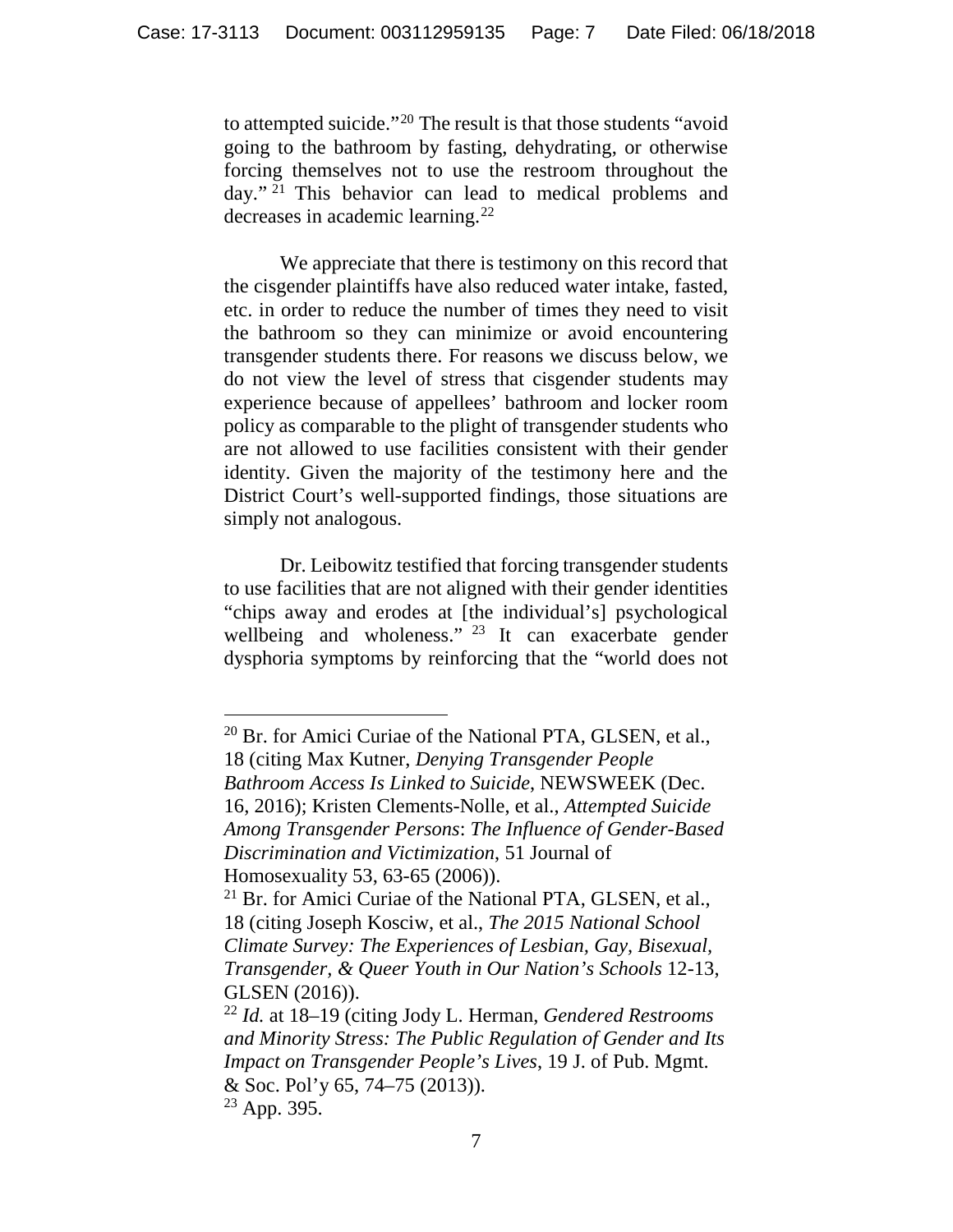appreciate or understand" transgender students.<sup>[24](#page-7-0)</sup> In short, it is "society reducing them to their genitals."<sup>[25](#page-7-1)</sup> Dr. Leibowitz also noted that "hundreds of thousands of physicians in the United States . . . take the position that individuals with gender dysphoria should not be forced to use a restroom that is not in accordance with their gender identity." [26](#page-7-2) We have already noted the disparate suicide rates between transgender and cisgender students.

Prior to the 2016–17 school year, Boyertown Area School District required students at Boyertown Area Senior High School ("BASH") to use locker rooms and bathrooms that aligned with their birth-determined  $sex.^{27}$  $sex.^{27}$  $sex.^{27}$  BASH changed this policy in 2016 and for the first time permitted transgender students to use restrooms and locker rooms consistent with their gender identity. In initiating this policy, BASH adopted a very careful process that included student-specific analysis. Permission was granted on a case-by-case basis.<sup>[28](#page-7-4)</sup>

The District required the student claiming to be transgender to meet with counselors who were trained and licensed to address these issues and the counselors often consulted with additional counselors, principals, and school administrators.[29](#page-7-5) Once a transgender student was approved to use the bathroom or locker room that aligned with his or her gender identity, the student was required to use only those facilities. The student could no longer use the facilities corresponding to that student's sex at birth.<sup>[30](#page-7-6)</sup>

BASH has several multi-user bathrooms. [31](#page-7-7) Each has individual toilet stalls.[32](#page-7-8) Additionally, BASH has between four and eight single-user restrooms that are available to all

- <span id="page-7-0"></span> $24$  App. 395.
- <span id="page-7-1"></span> $^{25}$  App. 396.
- <span id="page-7-2"></span><sup>26</sup> App. 397.
- <span id="page-7-3"></span><sup>27</sup> App. 625.
- <span id="page-7-4"></span><sup>28</sup> App. 604.
- <span id="page-7-6"></span><span id="page-7-5"></span> $^{29}$  App. 638, 923–25.<br><sup>30</sup> App. 931–32.
- 
- <span id="page-7-7"></span> $31$  App. 612.
- <span id="page-7-8"></span> $32$  App. 612–13.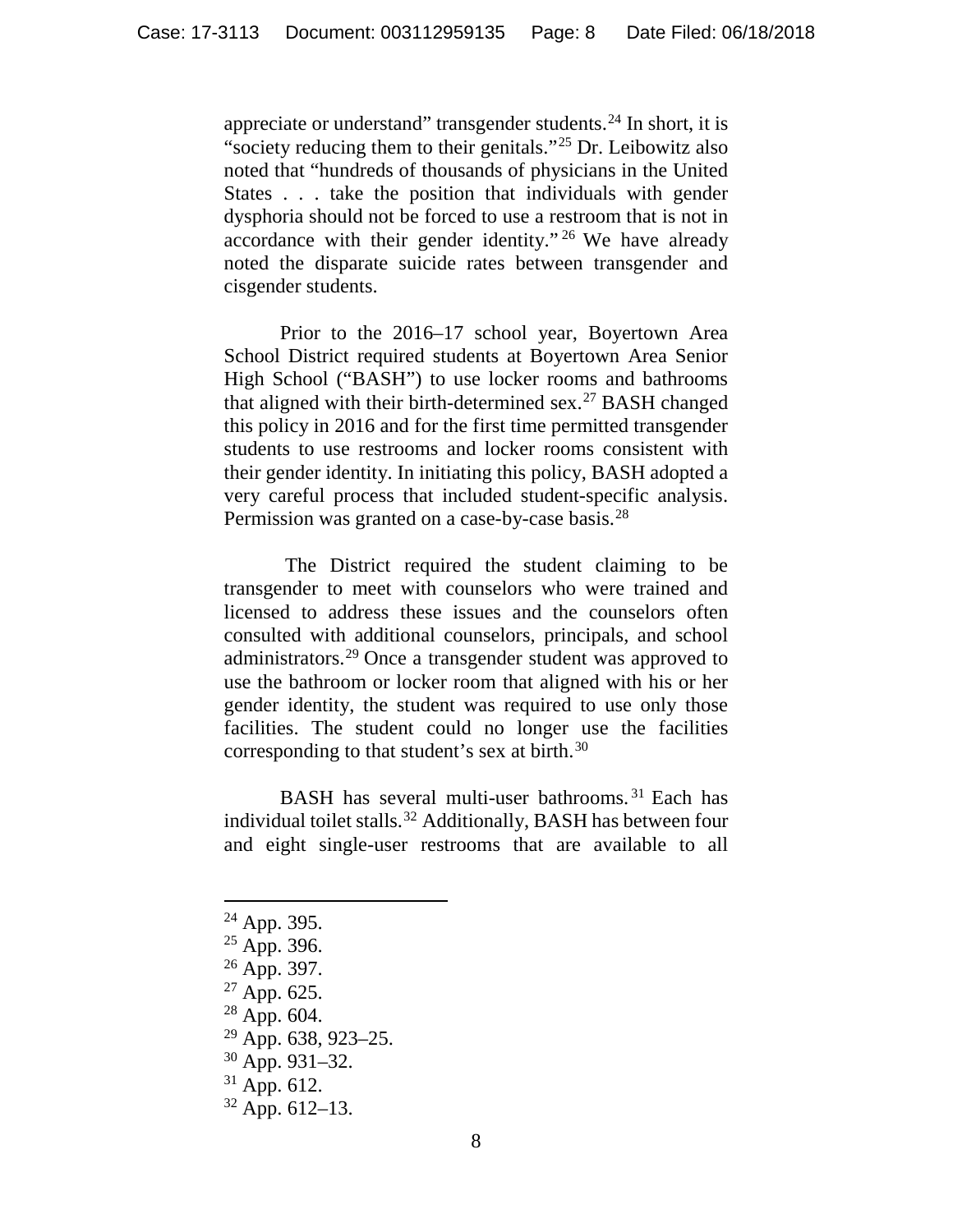students, depending on the time of day.<sup>[33](#page-8-0)</sup> Four of these restrooms are always available for student use.<sup>[34](#page-8-1)</sup>

The locker rooms at BASH consist of common areas, private "team rooms," and shower facilities.<sup>[35](#page-8-2)</sup> Over the past (approximately) two years, BASH has renovated its locker rooms. The "gang showers" were replaced with single-user showers which have privacy curtains.<sup>[36](#page-8-3)</sup> BASH does not require a student to change in the locker room prior to gym class, although the student must change into gym clothes. $37$  A student who is uncomfortable changing in the locker room can change privately in one of the single-user facilities, the private shower stalls, or team rooms.<sup>[38](#page-8-5)</sup>

#### **B. The Litigation.**

Four plaintiffs—proceeding pseudonymously under the names Joel Doe, Jack Jones, Mary Smith, and Macy Roe sued the District after it changed its bathroom and locker room policy to the policy we have described above.<sup>[39](#page-8-6)</sup> Their claims were based on encounters between some of the plaintiffs and transgender students in locker rooms or multi-user bathrooms. The plaintiffs sought to enjoin BASH's policy of permitting transgender students to use the bathrooms and locker rooms that aligned with their gender identities. They sought a preliminary injunction on three grounds. First, the plaintiffs alleged that the School District's policy violated their constitutional right to bodily privacy. Next, they claimed that the School District's policy violated Title IX of the Education

- <span id="page-8-1"></span> $34$  App. 616.
- <span id="page-8-2"></span> $35$  App. 617–19.
- <span id="page-8-3"></span> $36$  App. 619–20.
- <span id="page-8-4"></span> $37$  App. 618–19
- <span id="page-8-5"></span> $38$  App. 618–19.

<span id="page-8-6"></span><sup>39</sup> The plaintiffs included parents and guardians of some of the anonymous students. The District Court provided a detailed recitation of the factual background of this suit, including the particular conduct each plaintiff alleges as the basis for the alleged violation of a privacy interest. *See Doe v. Boyertown Area Sch. Dist.*, 276 F. Supp. 3d 324, 335–64 (E.D. Pa. 2017).

<span id="page-8-0"></span> <sup>33</sup> App. 613.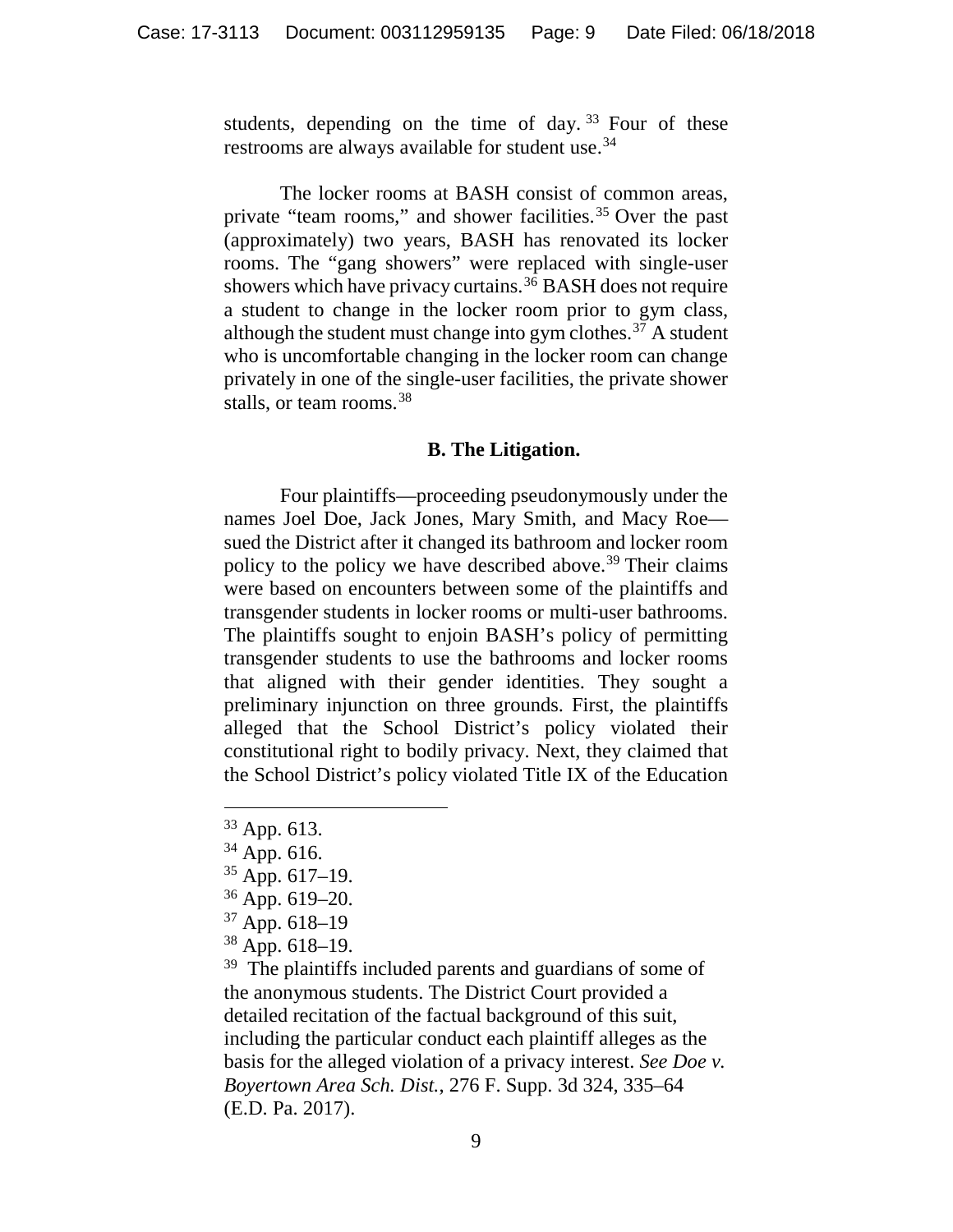Amendments of 1972 (Title IX).<sup>[40](#page-9-0)</sup> Finally, they alleged that the policy was contrary to Pennsylvania tort law. After discovery and evidentiary hearings, the District Court filed the extensive and well-reasoned opinion we have already referred to, in which it explained that the plaintiffs had not demonstrated that they were likely to succeed on the merits of any of their claims and that plaintiffs had not shown that they would be irreparably harmed absent an injunction.

For reasons the court identified, it concluded that even if the School District's policy implicated the plaintiffs' constitutional right to privacy, the state had a compelling interest in not discriminating against transgender students. The court also determined that the School District's policy was narrowly tailored to serve that interest. Accordingly, the District Court ruled that even if a cisgender plaintiff had been viewed by a transgender student, it would not have violated the cisgender student's constitutional right to privacy. We agree.

The District Court rejected the plaintiffs' Title IX claim for two reasons. First, it found that the School District's policy did not discriminate on the basis of sex, because it applied equally to all students—cisgender male and cisgender female, as well as transgender male and transgender female students alike. The court also concluded that the plaintiffs had not identified any conduct that was sufficiently serious to constitute Title IX harassment. The mere presence of a transgender student in a locker room should not be objectively offensive to a reasonable person given the safeguards of the school's policy.

For essentially the reasons described above, the District Court also declined to issue an injunction based on the Pennsylvania tort of intrusion upon seclusion. It found that there was insufficient evidence in the record to demonstrate that a transgender student ever viewed a partially clothed plaintiff, and that the presence of a transgender student would not be highly offensive to a reasonable person.

The District Court rejected the plaintiffs' theory of irreparable harm that posited that the plaintiffs were being

<span id="page-9-0"></span> <sup>40</sup> 86 Stat. 373, as amended 20 U.S.C. § <sup>1681</sup>*et. seq.*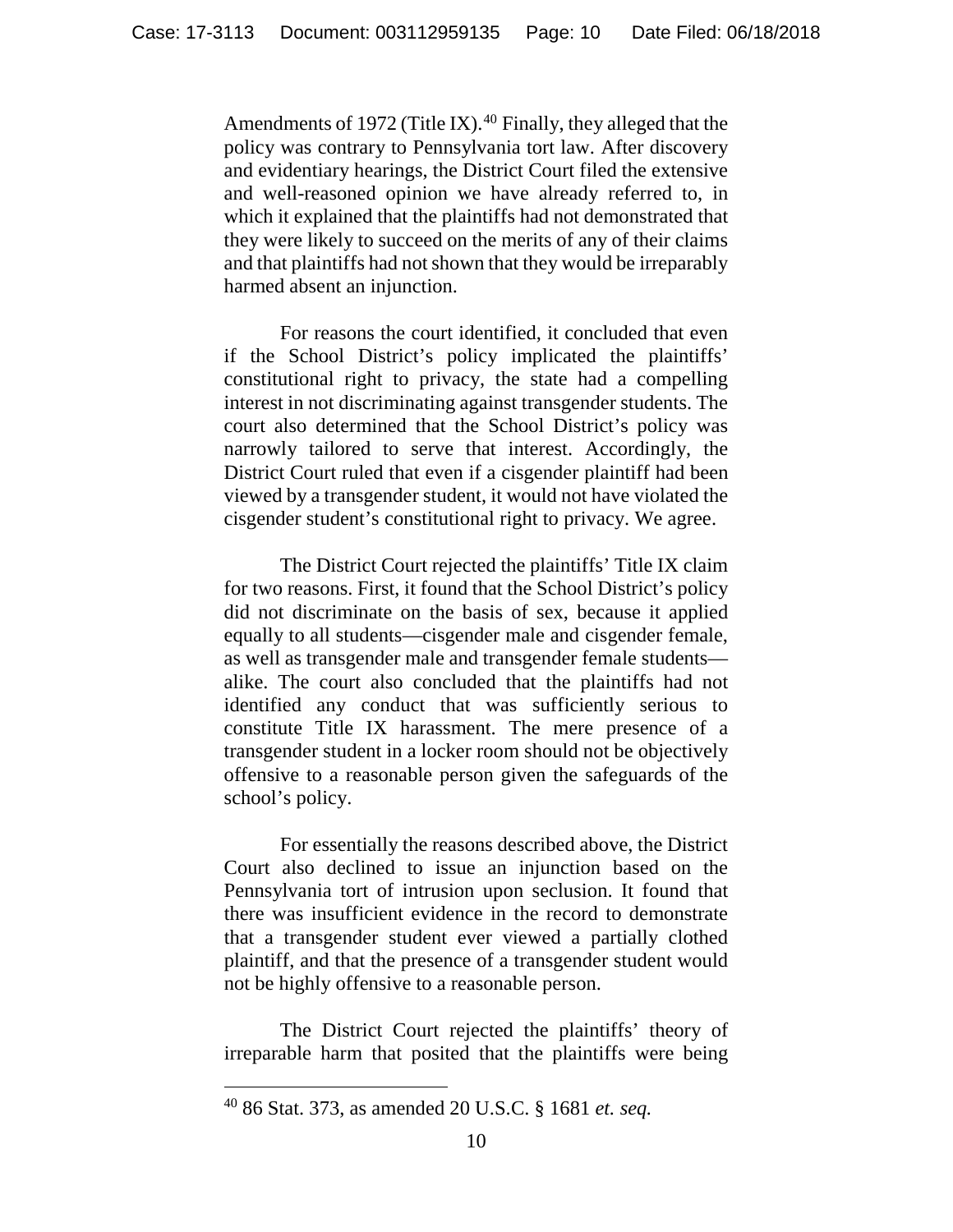forced to give up a constitutional right to use segregated locker rooms and bathrooms. It noted that the School District permitted the students to use the locker room facilities "without limitation."[41](#page-10-0) Any student who was uncomfortable being in a state of undress or going to the bathroom with transgender students could use the single-user bathrooms or team rooms that BASH has made available.

Having found that the plaintiffs had no likelihood of success on the merits and did not face irreparable harm, the District Court entered an order on August 25, 2017 denying the injunction. This appeal followed.<sup>[42](#page-10-1)</sup>

## **II. DISCUSSION[43](#page-10-2)**

Preliminary injunctive relief is an "extraordinary remedy." [44](#page-10-3) It may be granted only when the moving party shows "(1) a likelihood of success on the merits; (2) that [the movant] will suffer irreparable harm if the injunction is denied; (3) that granting preliminary relief will not result in even greater harm to the nonmoving party; and (4) that the public interest favors such relief." [45](#page-10-4) The movants must establish entitlement to relief by clear evidence.<sup>[46](#page-10-5)</sup> We review the denial

<span id="page-10-0"></span> <sup>41</sup> *Doe v. Boyertown Area Sch. Dist.*, 276 F. Supp. 3d at 410.

<span id="page-10-1"></span><sup>&</sup>lt;sup>42</sup> Numerous amici filed briefs on behalf of the appellees, and one group filed a brief on behalf of the appellants. At the conclusion of briefing we heard argument. Recognizing the time-sensitive nature of this appeal and the concerns of all of the parents and students in the School District, as well as the District itself, we adjourned to conference to determine if a ruling could be made from the bench. After conferencing, the panel voted to unanimously to affirm the ruling of the District Court. We announced that decision and entered an accompanying order. We now supplement that order with this opinion.

<span id="page-10-2"></span> $43$  The District Court had jurisdiction pursuant to 28 U.S.C. §§ 1331 and 1343. We have jurisdiction pursuant to 28 U.S.C. §  $1292(a)(1)$ .

<span id="page-10-3"></span><sup>44</sup> *Kos Pharm., Inc. v. Andrx Corp.*, 369 F.3d 700, 708 (3d Cir. 2004).

<span id="page-10-4"></span><sup>45</sup> *Id*.

<span id="page-10-5"></span><sup>46</sup> *Winter v. Natural Res. Def. Council,* 555 U.S. 7, 22 (2008).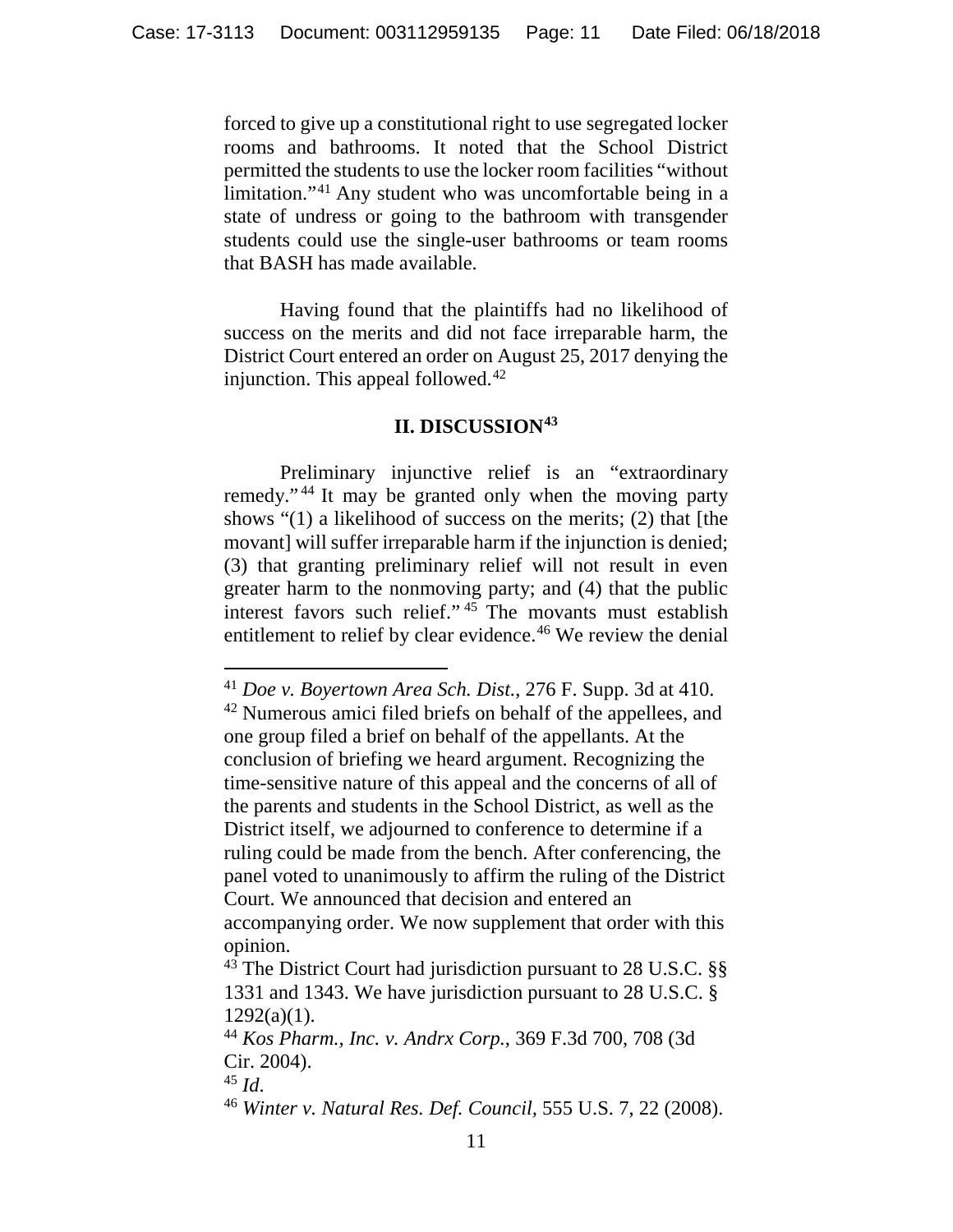of a preliminary injunction for "an abuse of discretion, an error of law, or a clear mistake in the consideration of proof."[47](#page-11-0) We exercise plenary review of the lower court's conclusions of law but review its findings of fact for clear error.<sup>[48](#page-11-1)</sup>

### **A. Likelihood of Success on the Merits**

The District Court correctly concluded that the appellants were not entitled to an injunction because none of their claims are likely to succeed on the merits.

> The District Court correctly concluded that the appellants' constitutional right to privacy claim was unlikely to succeed on the merits.

The appellants contend that the District Court erroneously concluded they were unlikely to succeed on their claim that the School District's policy violated their constitutional right to privacy. They assert that the District Court (1) failed to recognize the "contours" of the right to privacy; (2) failed to recognize that a policy opening up facilities to persons of the opposite sex necessarily violates that right; (3) erroneously concluded that the School District's policy advanced a compelling interest; and (4) incorrectly found that the policy was narrowly tailored to serve that interest. We reject each of these arguments in turn.

The appellants' challenge to the School District's policy was brought as a civil rights claim pursuant to 42 U.S.C. § 1983. Section 1983 claims can succeed only if the underlying act—here, the alleged exposure of the appellants' partially clothed bodies to transgender students whose birth-determined sex differed from the appellants—violated a constitutional right. [49](#page-11-2) When a plaintiff's § 1983 claim is premised on a

<span id="page-11-0"></span> <sup>47</sup> *Kos Pharm.*, 369 F.3d at 708 (citation omitted).

<span id="page-11-1"></span><sup>48</sup> *Id*. (citations omitted).

<span id="page-11-2"></span><sup>49</sup> *Doe v. SEPTA*, 72 F.3d 1133, 1137 (3d Cir. 1995) ("A § 1983 action cannot be maintained unless the underlying act violates a plaintiff's [c]onstitutional rights.").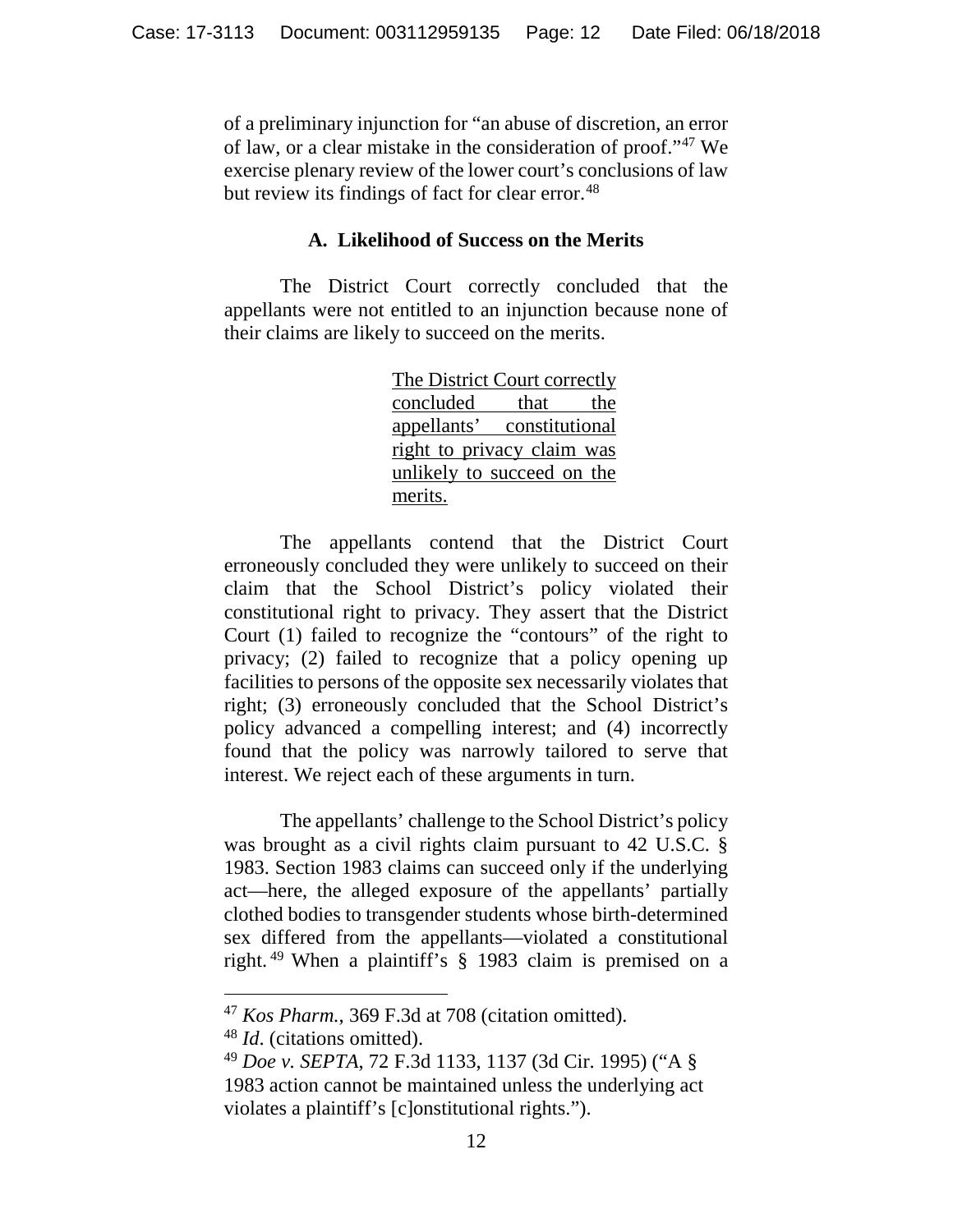violation of the constitutional right to privacy, it will succeed only if it is "limited to those rights of privacy which are fundamental or implicit in the concept of ordered liberty."[50](#page-12-0)

The touchstone of constitutional privacy protection is whether the information at issue is "within an individual's reasonable expectations of confidentiality." [51](#page-12-1) The Supreme Court has acknowledged two types of constitutional privacy interests rooted in the Fourteenth Amendment—"the individual interest in avoiding disclosure of personal matters" and the "interest in independence in making certain kinds of important decisions." [52](#page-12-2) Based on the first principal described above, we have held that a person has a constitutionally protected privacy interest in his or her partially clothed body.[53](#page-12-3)

<span id="page-12-3"></span><sup>53</sup> *Id.* at 177. Other Circuits have come to the same conclusion. *Brannum v. Overton Cty. School Bd.*, 516 F.3d 489, 494, 498 (6th Cir. 2008) (finding a violation of the Fourth Amendment right to privacy when a school surveilled partially clothed middle school students in their locker room, and further noting that this is the "same privacy right . . . located in the Due Process clause"); *Poe v. Leonard*, 282 F.3d 123, 136 (2d Cir. 2002) ("[T]here is a right to privacy in one's unclothed or partially clothed body."); *York v. Story*, 324 F.2d 450, 455 (9th Cir. 1963) ("We cannot conceive of a more basic subject of privacy than the naked body. The desire to shield one's unclothed [figure] from view of strangers, and particularly strangers of the opposite sex, is impelled by elementary self-respect and personal dignity."). The District Court noted that *Doe v. Luzerne County* did not explicitly hold there was a constitutional right to privacy in an individual's unclothed or partially clothed body. However, by concluding that Doe had a reasonable expectation of privacy and remanding the case to determine the exact contours of that right, we implicitly recognized that such a privacy right exists. The District Court assumed the existence of the right, and the parties seemingly agreed that the right exists. If there

<span id="page-12-0"></span> <sup>50</sup> *Id*. (quoting *Paul v. Davis*, 424 U.S. 693, 713 (1976)

<sup>(</sup>alterations and internal quotation marks omitted)).

<span id="page-12-1"></span><sup>51</sup> *Doe v. Luzerne County*, 660 F.3d 169, 175 (3d Cir. 2011) (quoting *Malleus v. George*, 641 F.3d 560, 564 (3d Cir. 2011)).

<span id="page-12-2"></span><sup>52</sup> *Id.* (citations omitted).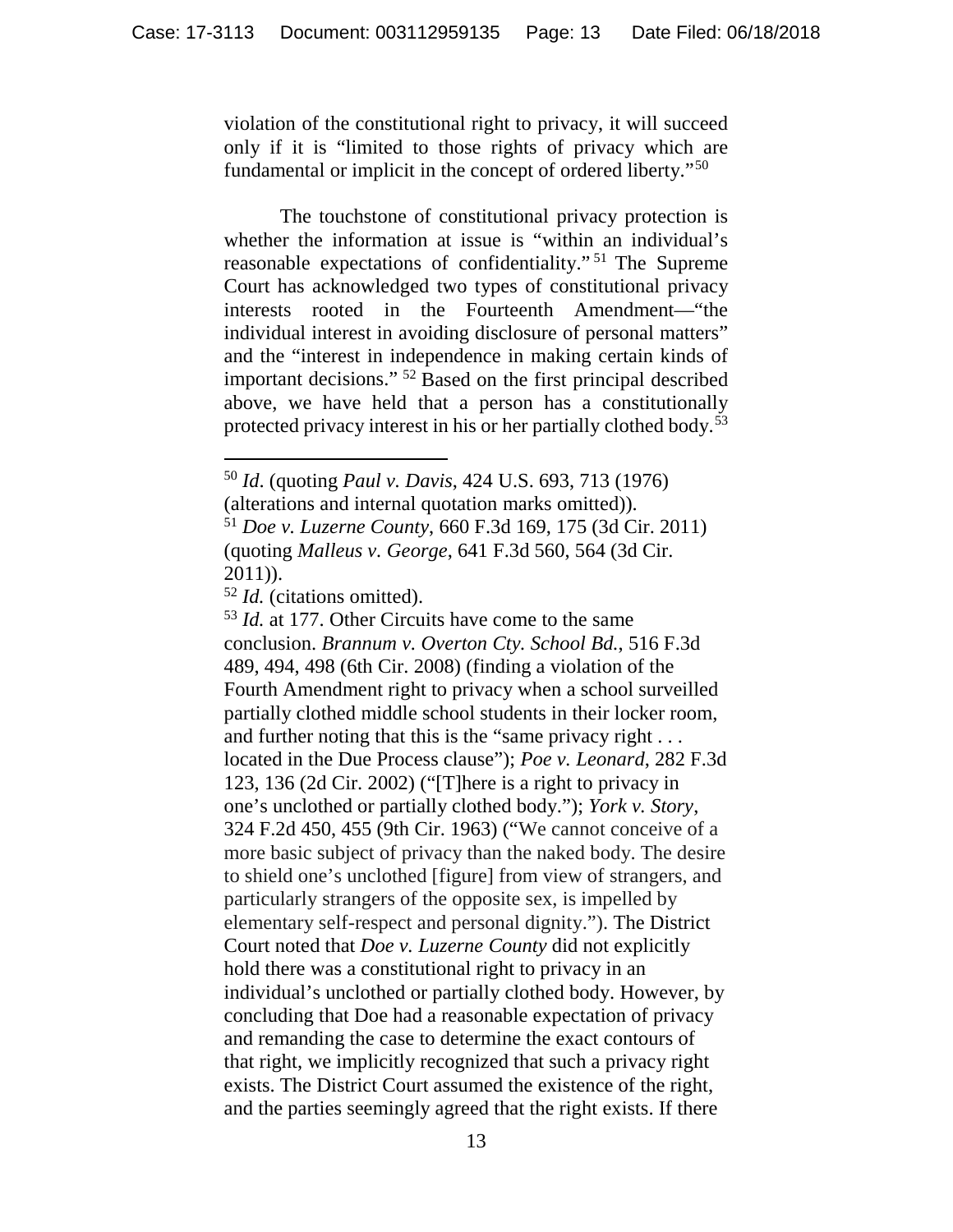The appellants advance two main arguments in support of their contention that their right to privacy was violated by the School District's policy of permitting transgender students to use bathrooms and locker rooms that aligned with their gender identities. Neither is persuasive.

First, the appellants claim that their right to privacy was violated because the policy permitted them to be viewed by members of the opposite sex while partially clothed.<sup>[54](#page-13-0)</sup> Regardless of the degree of the appellants' undress at the time of the encounters, the District Court correctly found that this would not give rise to a constitutional violation because the School District's policy served a compelling interest preventing discrimination against transgender students—and was narrowly tailored to that interest.

The constitutional right to privacy is not absolute.<sup>[55](#page-13-1)</sup> It must be weighed against important competing governmental interests. [56](#page-13-2) Only unjustified invasions of privacy by the government are actionable in a § 1983 claim. [57](#page-13-3) That is, the constitution forbids governmental infringement on certain fundamental interests unless that infringement is sufficiently

were any doubt after *Doe v. Luzerne County* that the constitution recognizes a right to privacy in a person's unclothed or partially clothed body, we hold today that such a right exists.

 $\overline{a}$ 

<span id="page-13-0"></span><sup>54</sup> *See* Br. for Appellants, 18 ("The privacy interest is vitiated when a member of one sex is viewed by a member of the opposite sex." (citation omitted)).

<sup>55</sup> *Doe v. SEPTA*, 72 F.3d at 1138.

<span id="page-13-2"></span><span id="page-13-1"></span><sup>56</sup> *Doe v. Luzerne County*, 660 F.3d at 178; *Sterling v. Borough of Minersville*, 232 F.3d 190, 195 (3d Cir. 2000) ("In examining right to privacy claims, we, therefore, balance a possible and responsible government interest in disclosure against the individual's policy interest.").

<span id="page-13-3"></span><sup>57</sup> *See Doe v. SEPTA*, 72 F.3d at 1138 (citing *Whalen v. Roe*, 429 U.S. 589, 602 (1977)); *see also Olmstead v. United States*, 277 U.S. 438, 478–79 (1928) (Brandies, J., dissenting) ("every *unjustifiable* intrusion upon the privacy of an individual . . . must be deemed a [constitutional] violation" (emphasis added)).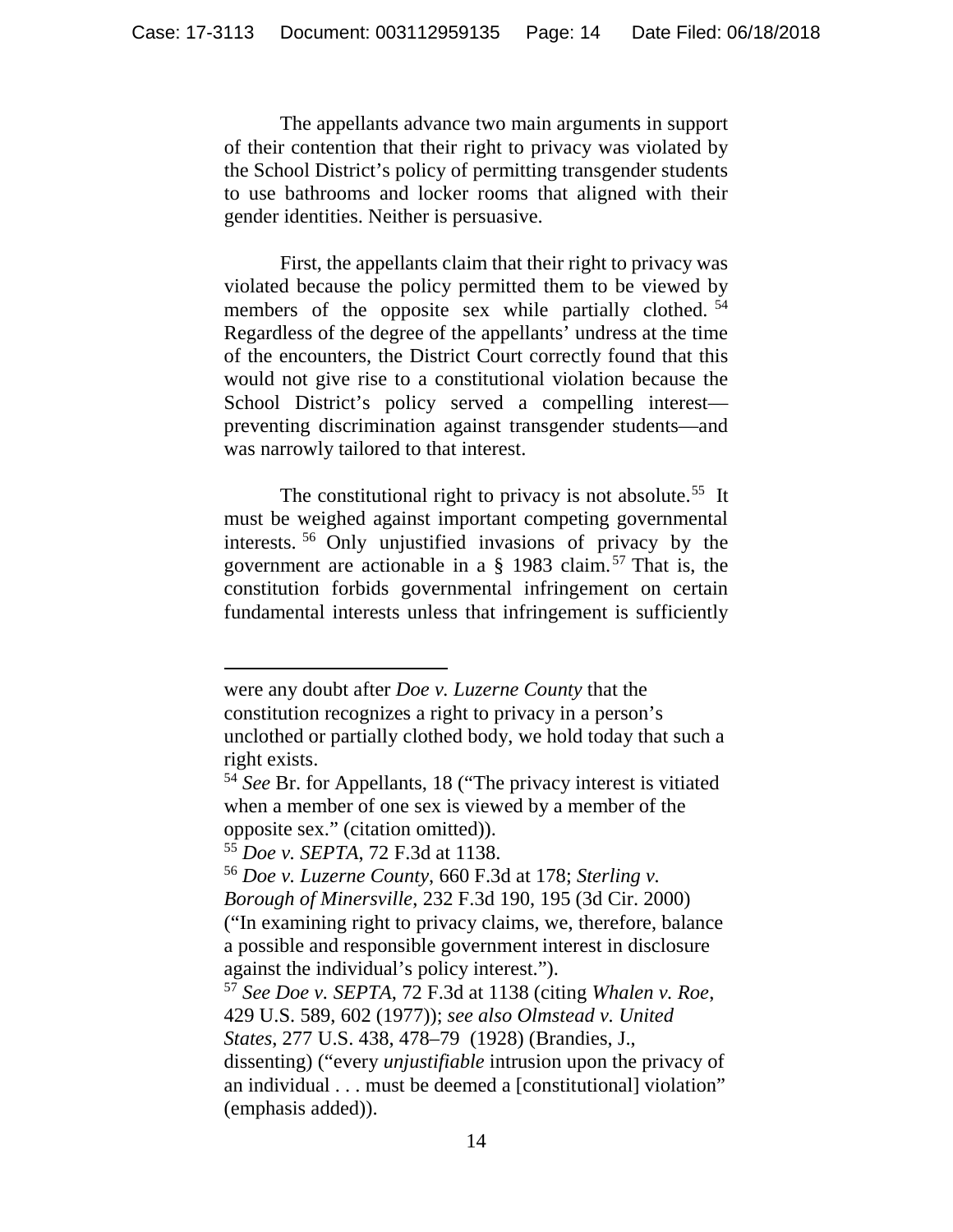tailored to serve a compelling state interest. [58](#page-14-0) The District Court found that the School District's policy served "a compelling state interest in not discriminating against transgender students" and was narrowly tailored to that interest.[59](#page-14-1) We agree.

As set forth in detail above, transgender students face extraordinary social, psychological, and medical risks and the School District clearly had a compelling state interest in shielding them from discrimination. There can be "no denying that transgender individuals face discrimination, harassment, and violence because of their gender identity."[60](#page-14-2) The risk of experiencing substantial clinical distress as a result of gender dysphoria is particularly high among children and may intensify during puberty.<sup>[61](#page-14-3)</sup> The Supreme Court has regularly held that the state has a compelling interest in protecting the physical and psychological well-being of minors.[62](#page-14-4) We have

<span id="page-14-0"></span> <sup>58</sup> *Reno v. Flores*, 507 U.S. 292, 301–02 (1993). The District Court found that this "compelling interest" analysis was the appropriate level to review BASH's policy. *Doe v. Boyertown Area Sch. Dist.*, 276 F. Supp. 3d at 390 (citing *Reno*, 507 U.S. at 302). The parties do not explicitly challenge this choice. Br. for Appellants, 27-33; Br. for Appellees, 30; Br. for Intervenor-Appellee, 36. In other privacy-rights contexts, we have found that an "intermediate standard of review" was appropriate, and that the "more stringent 'compelling interest analysis' would be used when the intrusion on an individual's privacy was severe." *Doe v. SEPTA*, 72 F.3d at 1139–40. Because we hold that BASH's policy survives the more stringent standard of review, we need not decide which standard of review is appropriate here.

<span id="page-14-2"></span><span id="page-14-1"></span><sup>59</sup> *Doe v. Boyertown Area Sch. Dist.*, 276 F. Supp. 3d at 390. <sup>60</sup> *Whitaker by Whitaker v. Kenosha Unified Sch. Dist. No. 1 Bd. of Educ.,* 858 F.3d 1034, 1051 (7th Cir. 2017).  $61$  App. 2276–78.

<span id="page-14-4"></span><span id="page-14-3"></span><sup>62</sup> *See Sable Commc'ns of Cal., Inc. v. F.C.C.*, 492 U.S. 115, 125 (1989) ("We have recognized that there is a compelling interest in protecting the physical and psychological well-being of minors. This interest extends to shielding minors from the influence of literature that is not obscene by adult standards."); *Ginsberg v. New York,* 390 U.S. 629, 640 (1968) (a state "has an independent interest in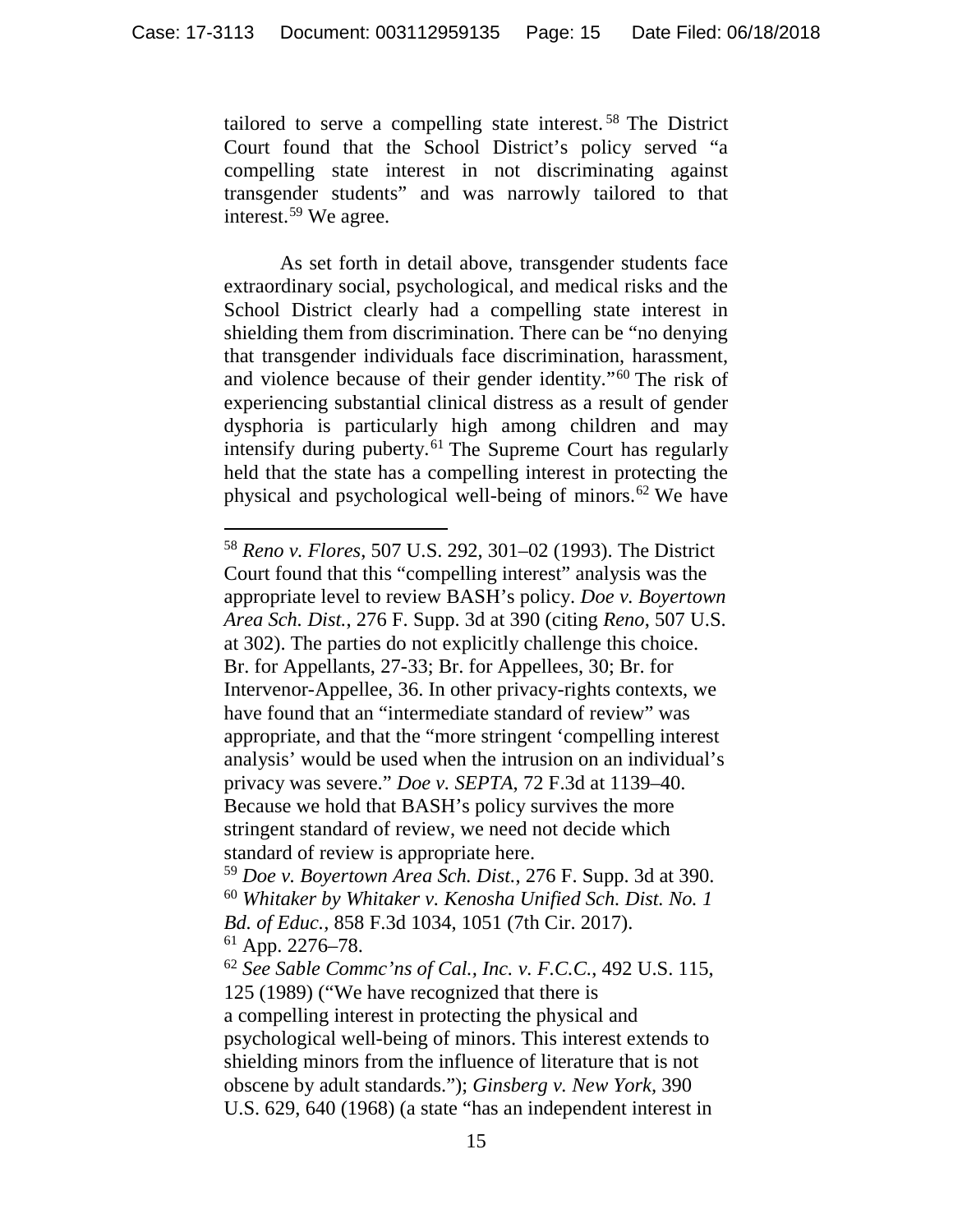similarly found that the government has a compelling interest in protecting and caring for children in various contexts.<sup>[63](#page-15-0)</sup> Mistreatment of transgender students can exacerbate gender dysphoria, lead to negative educational outcomes, and precipitate self-injurious behavior. When transgender students face discrimination in schools, the risk to their wellbeing cannot be overstated—indeed, it can be life threatening. This record clearly supports the District Court's conclusion that the School District had a compelling state interest in protecting transgender students from discrimination.

Moreover, the School District's policy fosters an environment of inclusivity, acceptance, and tolerance. As the appellees' amicus brief from the National Education Association convincingly explains, these values serve an important educational function for both transgender and cisgender students. [64](#page-15-1) When a school promotes diversity and inclusion, "classroom discussion is livelier, more spirited, and simply more enlightening and interesting [because] the students have the greatest possible variety of backgrounds."[65](#page-15-2) Students in diverse learning environments have higher academic achievement leading to better outcomes for all students. [66](#page-15-3) Public education "must prepare pupils for

 $\overline{a}$ 

the well-being of its youth"); *New York v. Ferber,* 458 U.S. 747, 756–57 (1982) ("It is evident beyond the need for elaboration that a State's interest in 'safeguarding the physical and psychological well-being of a minor' is 'compelling.'" (quoting *Globe Newspaper Co. v. Superior Court,* 457 U.S. 596, 607 (1982))).

<span id="page-15-0"></span><sup>63</sup> *See, e.g.*, *Croft v. Westmoreland Cty. Children & Youth Servs.*, 103 F.3d 1123, 1125 (3d Cir. 1997) (noting that the government has a compelling interest in the "protection of children," and in protecting children from abuse).

<span id="page-15-1"></span><sup>64</sup> Br. for Amicus Curiae National Education Association, 7– 11.

<span id="page-15-2"></span><sup>65</sup> *Grutter v. Bollinger*, 539 U.S. 306, 330 (2003).

<span id="page-15-3"></span><sup>66</sup> Br. for Amicus Curiae National Education Association, 9– 10 (citing Stephen Brand et al., *Middle School Improvement and Reform: Development and Validation of a School- Level Assessment of Climate, Cultural Pluralism and School Safety*, 95 J. Educ. Psychol. 570, 571 (2003); John Rosales, *Positive School Cultures Thrive When Support Staff Included*, NEA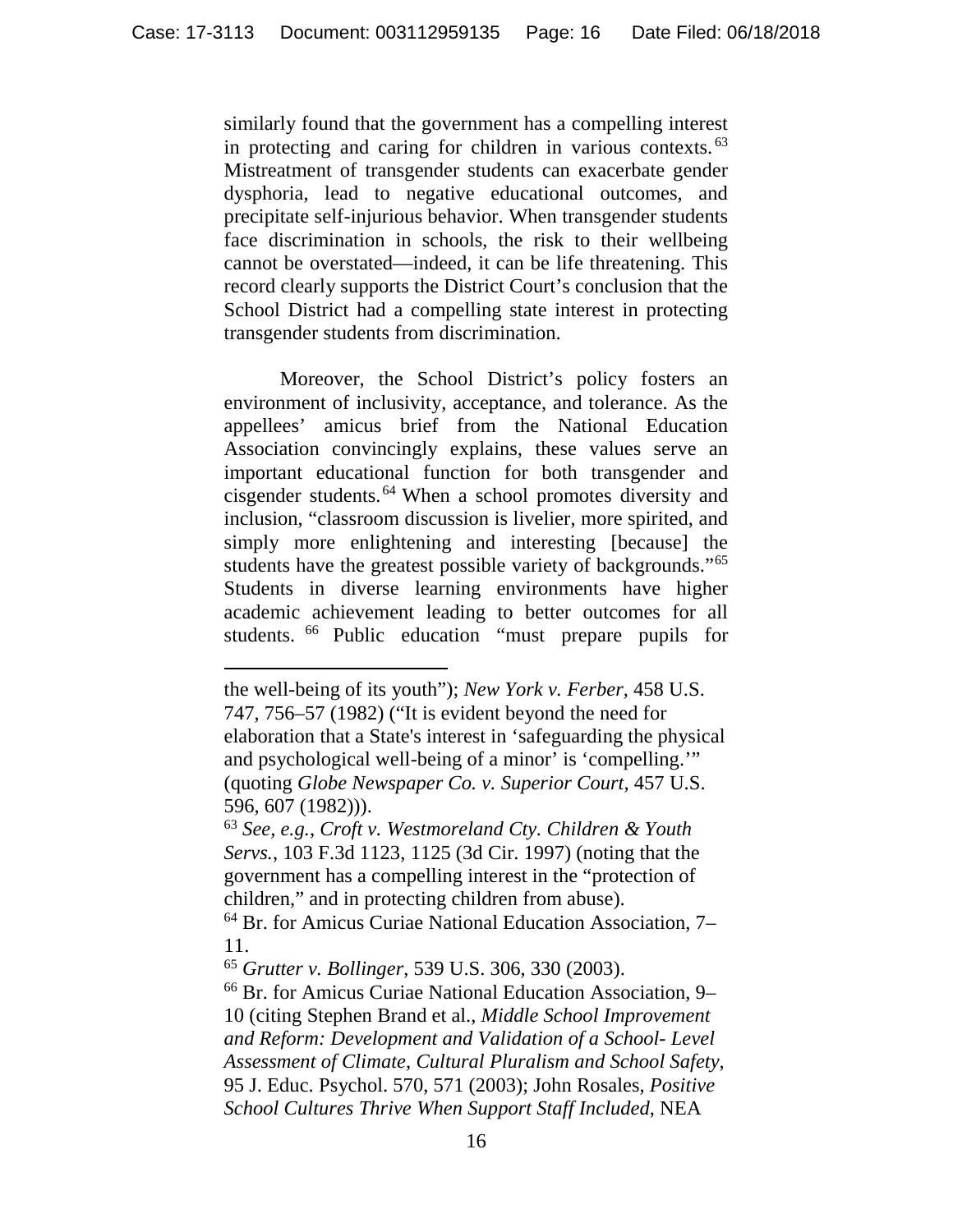citizenship in the Republic,"[67](#page-16-0) and inclusive classrooms reduce prejudices and promote diverse relationships which later benefit students in the workplace and in their communities.<sup>[68](#page-16-1)</sup> Accordingly, the School District's policy not only serves the compelling interest of protecting transgender students, but it benefits all students by promoting acceptance.

As we have already noted, we do not intend to minimize or ignore testimony suggesting that some of the appellants now avoid using the restrooms and reduce their water intake in order to reduce the number of times they need to use restrooms under the new policy. Nor do we discount the surprise the appellants reported feeling when in an intimate space with a student they understood was of the opposite biological sex.<sup>[69](#page-16-2)</sup> We cannot, however, equate the situation the appellants now face with the very drastic consequences that the transgender students must endure if the school were to ignore the latter's needs and concerns. Moreover, as we have mentioned, those cisgender students who feel that they must try to limit trips to the

 $\overline{a}$ 

Today (Jan. 10, 2017); N. Eugene Walls et al. *Gay-Straight Alliances and School Experiences of Sexual Minority Youth*, 41 Youth & Soc'y 307, 323-25 (2010); Stephen T. Russell, *Are School Policies Focused on Sexual Orientation and Gender Identity Associated with Less Bullying? Teachers' Perspectives*, 54 J. Sch. Psychol. 29 (2016)).

<span id="page-16-0"></span><sup>67</sup> *Bethel Sch. Dist. No. 403 v. Fraser*, 478 U.S. 675, 681 (1986) (citation omitted).

<span id="page-16-1"></span><sup>68</sup> Br. for Amicus Curiae National Education Association, 10 (citing Jeanne L. Reid & Sharon Lynn Kagan, *A Better Start: Why Classroom Diversity Matters in Early Education* 9 (Apr. 2015)).

<span id="page-16-2"></span><sup>69</sup> App. 276, 1943. To the extent that the appellants' claim for relief arises from the embarrassment and surprise they felt after seeing a transgender student in a particular space, they are actually complaining about the implementation of the policy and the lack of pre-implementation communication. That is an administrative issue, not a constitutional one. To the extent that the appellants are expressing discomfort being around students whom they define as different from themselves, that discomfort does not implicate a privacy interest, even when viewed through the lens of strict scrutiny.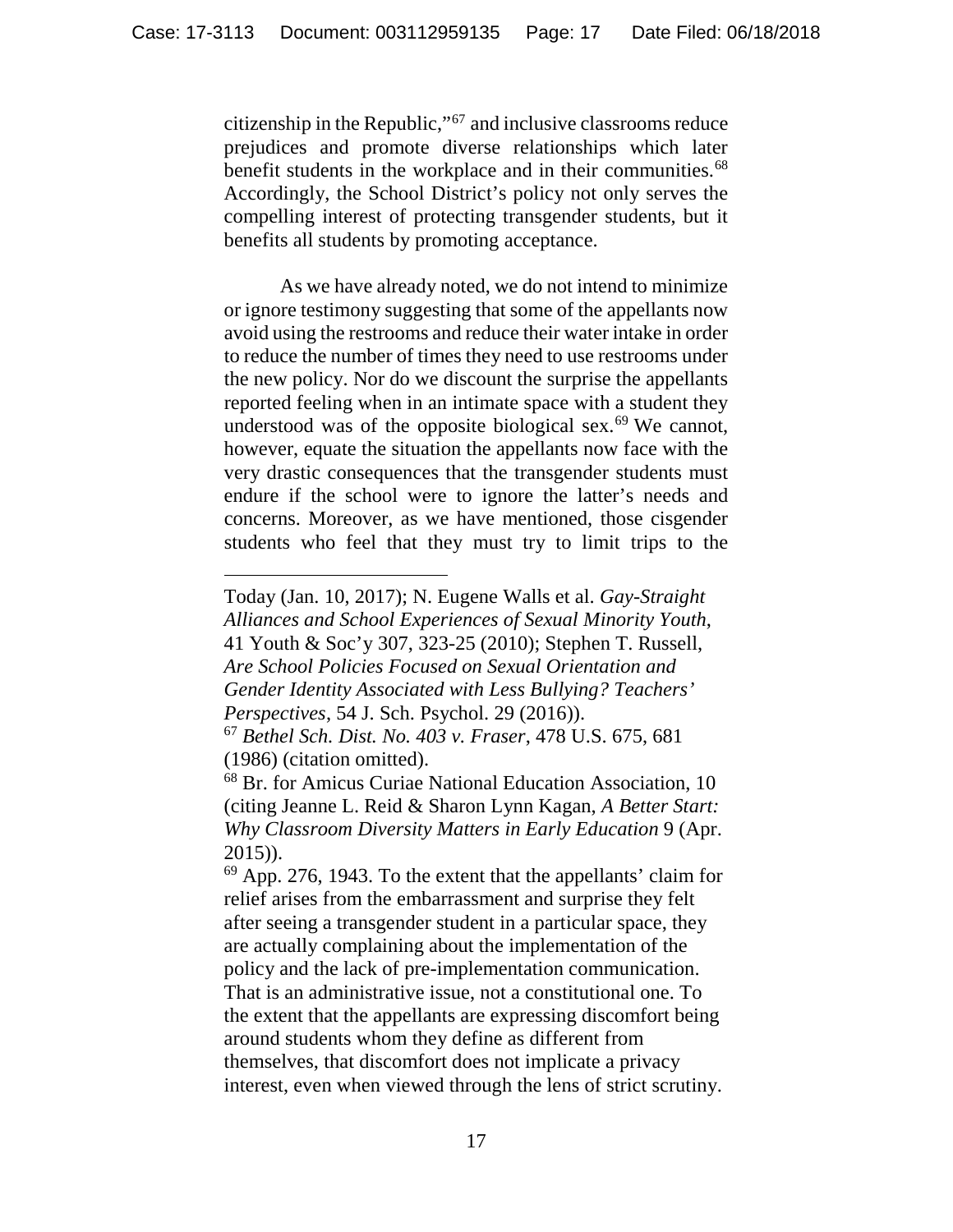restroom to avoid contact with transgender students can use the single-user bathrooms in the school.

Assuming the policy is subject to strict scrutiny, it must advance a compelling state interest and the means of achieving that interest must be "specifically and narrowly framed to accomplish that purpose." [70](#page-17-0) Having correctly identified a compelling state interest, the District Court correctly held that the School District's policy was narrowly tailored. The appellants contend that "a much more tailored solution is to provide single-user accommodations."[71](#page-17-1) They reason that "all students would be allowed to access the individual facilities, [so] no stigma would attach to the professed transgender students' using them, and preserving the sex-specific communal facilities to single-sex use would resolve all privacy concerns."[72](#page-17-2)

This argument is not only unpersuasive, it fails to comprehend the depths of the problems the School District's policy was trying to remedy or the steps taken to address them. The School District already provides single-user accommodations for all students. Any student who is uncomfortable changing around their peers in private spaces, whether transgender or cisgender, may change in a bathroom stall, single-user bathroom, or the private team rooms.<sup>[73](#page-17-3)</sup> The appellants seemingly admit that these accommodations "resolve all privacy concerns."<sup>[74](#page-17-4)</sup> Yet they insist that the policy should be changed to require that transgender students use individual bathrooms if they do not wish to use the communal facilities that align with their birth-determined sex. Not only would forcing transgender students to use single-user facilities or those that correspond to their birth sex not serve the compelling interest that the School District has identified here, it would significantly undermine it. [75](#page-17-5) As the Court of Appeals

<span id="page-17-0"></span> <sup>70</sup> *Grutter*, 539 U.S. at 333 (quoting *Shaw v. Hunt*, 517 U.S. 899, 908 (1996)).

<span id="page-17-1"></span><sup>&</sup>lt;sup>71</sup> Br. for Appellants, 32.  $\frac{72}{1}$  *Id.* 

<span id="page-17-3"></span><span id="page-17-2"></span><sup>73</sup> App. 618–19.

<span id="page-17-4"></span><sup>&</sup>lt;sup>74</sup> Br. for Appellants, 32.

<span id="page-17-5"></span><sup>75</sup> *See* Br. for Amici Curiae American Academy of Pediatrics et al., 17–18. ("[F]orcing transgender students to use separate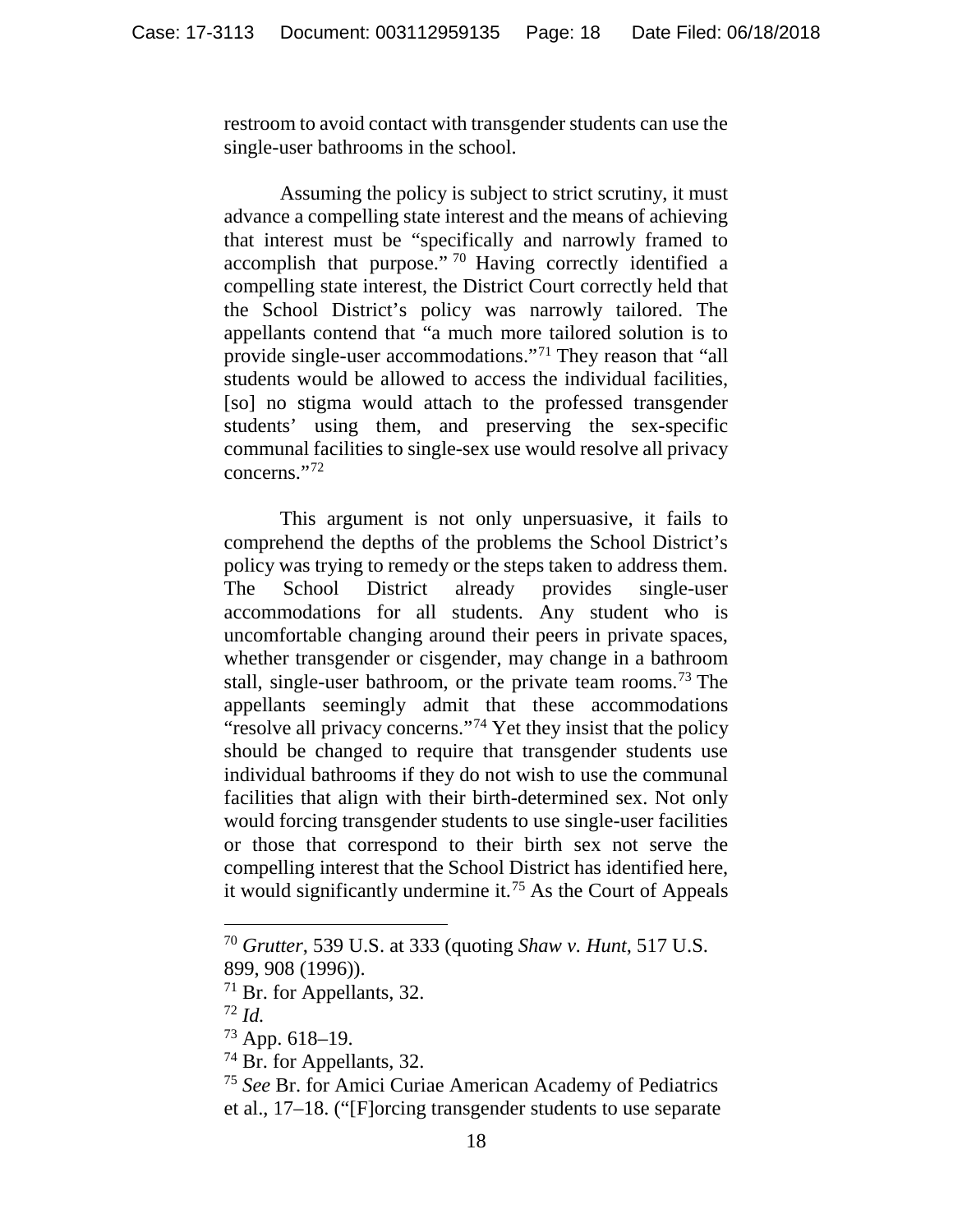for the Seventh Circuit has recognized, a school district's policy that required a transgender student to use single-user facilities "actually invited more scrutiny and attention from his peers." [76](#page-18-0) Adopting the appellants' position would very publicly brand all transgender students with a scarlet "T," and they should not have to endure that as the price of attending their public school.

Nothing in the record suggests that cisgender students who voluntarily elect to use single-user facilities to avoid transgender students face the same extraordinary consequences as transgender students would if they were forced to use them. As we explain more fully below, requiring transgender students to use single user or birth-sex-aligned facilities is its own form of discrimination.

It is therefore clear that the District Court was correct in concluding that the appellants are unlikely to succeed in establishing a violation of their right to privacy based on a transgender student potentially viewing them in a state of undress in a locker room or restroom. The challenged policy is narrowly tailored to serve a compelling governmental interest. There is no constitutional violation.

The appellants also urge us to recognize constitutional privacy protections for alleged violations that resulted from conduct other than being viewed by transgender students in a locker room or bathroom. They assert that "government actors cannot force minors to endure *the risk* of unconsented intimate exposure to the opposite sex as a condition for using the very facilities set aside to protect their privacy."[77](#page-18-1) They claim that their constitutional privacy rights were violated "when the sexes intermingle<sup>[d]"</sup> in the bathrooms and locker rooms.<sup>[78](#page-18-2)</sup> They also argue that the female appellants' privacy rights are violated if they are forced to attend to their menstrual hygiene in a facility where members of the opposite sex may potentially

 $\overline{a}$ 

facilities sends a stigmatizing message that can have a lasting and damaging impact on the health and well-being of the young person.").

<span id="page-18-0"></span><sup>76</sup> *Whitaker*, 858 F.3d at 1045.

<span id="page-18-2"></span><span id="page-18-1"></span><sup>77</sup> Br. for Appellants, 18 (emphasis added).

<sup>78</sup> *Id.* at 27.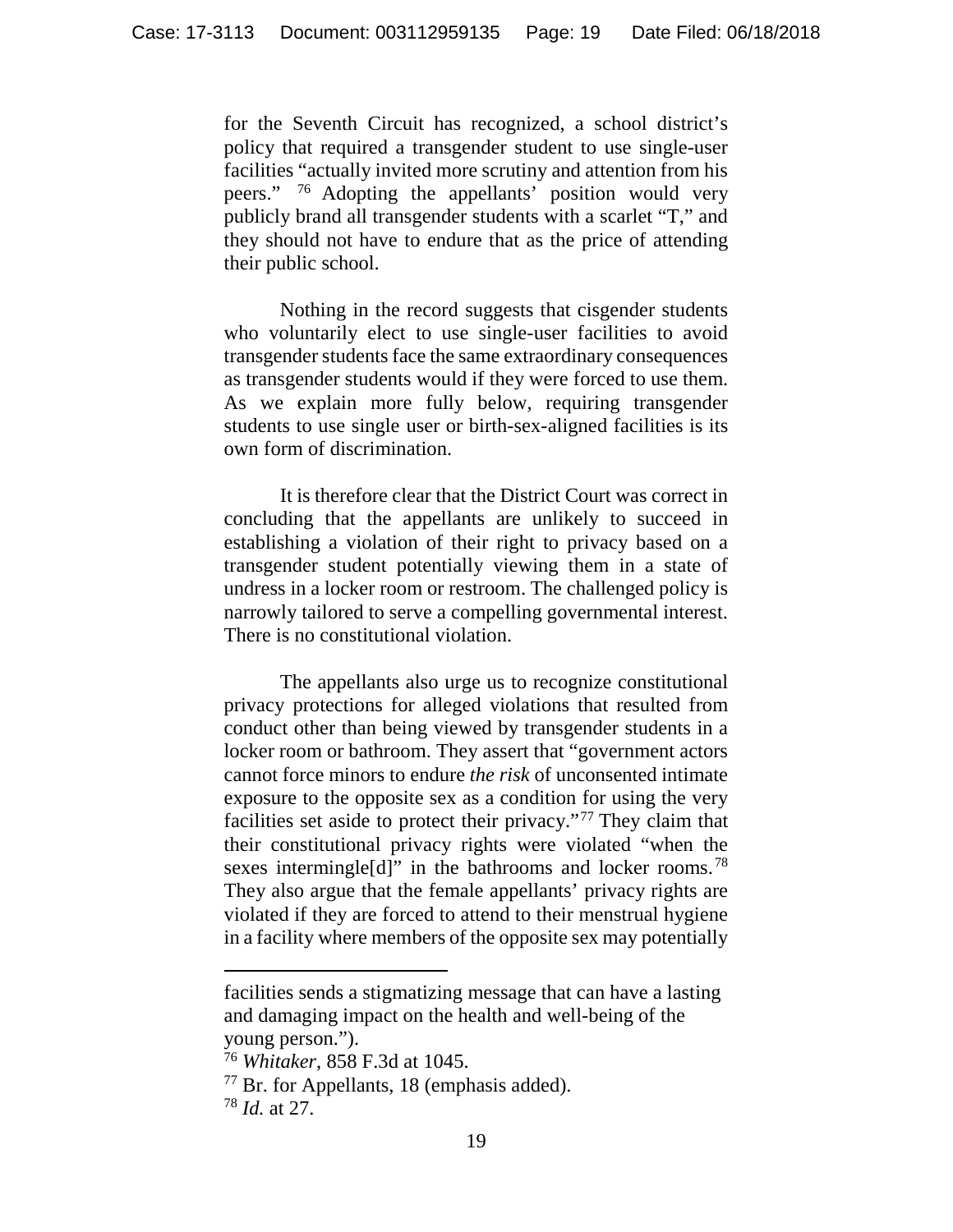be present. <sup>[79](#page-19-0)</sup> In other words, they contend that their constitutional right to privacy is necessarily violated because they are forced to share bathrooms and locker rooms with transgender students whose gender identities correspond with the sex-segregated space, but do not do not align with their birth sex.

We reject the premise of this argument because BASH's policy does not force any cisgender student to disrobe in the presence of any student—cisgender or transgender. BASH has provided facilities for any student who does not feel comfortable being in the confines of a communal restroom or locker room. BASH has installed privacy stalls and set some bathrooms aside as single-user facilities so that any student who is uneasy undressing or using a restroom in the presence of others can take steps to avoid contact. BASH's policy does not compel a privacy violation for any student.

In any event, we decline to recognize such an expansive constitutional right to privacy—a right that would be violated by the presence of students who do not share the same birth sex. Moreover, no court has ever done so. As counsel for the School District noted during oral argument, the appellants are claiming a very broad right of personal privacy in a space that is, by definition and common usage, just not that private. School locker rooms and restrooms are spaces where it is not only common to encounter others in various stages of undress, it is expected. The facilities exist so that students can attend to their personal biological and hygienic needs and change their clothing. As the Supreme Court has stated, "[p]ublic school locker rooms . . . are not notable for the privacy they afford."<sup>[80](#page-19-1)</sup>

Thus, we are unpersuaded to the extent that the appellants' asserted privacy interest requires protection from the risk of encountering students in a bathroom or locker room whom appellants identify as being members of the opposite sex. As the Seventh Circuit noted in *Whitaker* "[a] transgender student's presence in the restroom provides no more of a risk

<span id="page-19-0"></span> <sup>79</sup> *Id.* at 26. We note that the appellants do not allege that the female plaintiffs ever actually tended to their periods in the presence of a transgender female student.

<span id="page-19-1"></span><sup>80</sup> *Veronia Sch. Dist. 47J v. Acton*, 515 U.S. 646, 657 (1995).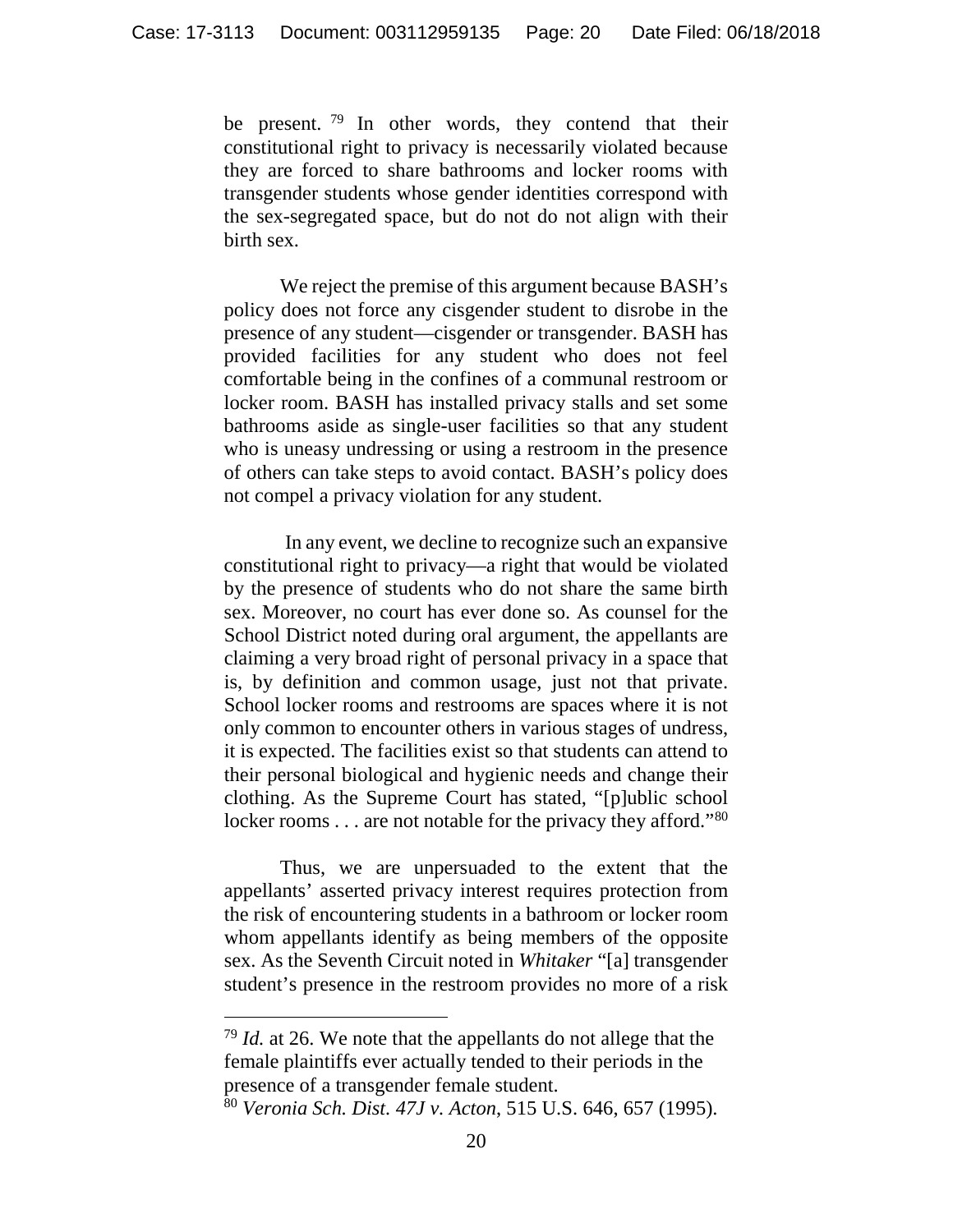to other students' privacy rights than the presence of an overly curious student of the same biological sex who decides to sneak glances at his or her classmates performing their bodily functions."<sup>[81](#page-20-0)</sup>

None of the cases cited by the appellants is to the contrary. [82](#page-20-1) For example, in their brief and at argument, they placed substantial reliance on *Faulkner v. Jones* [83](#page-20-2) for the proposition that "society [has] undisputed[ly] approv[ed] separate public restrooms for men and women based on privacy concerns. The need for privacy justifies separation . . . ."[84](#page-20-3) But that case did not recognize a constitutional mandate that bathrooms and locker rooms must be segregated by birthdetermined sex. Although it acknowledged that privacy concerns *may* justify separate facilities for men and women in certain circumstances,  $85$  it did not hold that the Constitution *compels* separate bathroom facilities. Moreover, as we have explained and as the District Court more thoroughly described, BASH has carefully crafted a policy that attempts to address the concerns that some cisgender students may have. To its credit, it has done so in a way that recognizes those concerns as well as the needs, humanity, and decency of transgender students.

The appellants' reliance on *Chaney v. Plainfield Healthcare Center*<sup>[86](#page-20-5)</sup> is similarly unconvincing. That was an appeal from a Title VII suit brought against a nursing home after a Black nursing assistant was fired for protesting a patient's demand that he receive care only from White nursing aids. [87](#page-20-6) The court distinguished medical care based on race

 <sup>81</sup> *Whitaker*, 858 F.3d at 1052.

<span id="page-20-1"></span><span id="page-20-0"></span> $82$  Br. for Appellee, 15–31.

<span id="page-20-2"></span><sup>83</sup> 10 F.3d 226 (4th Cir. 1993).

<span id="page-20-3"></span><sup>84</sup> Br. for Appellants, 17 (alterations added) (quoting *Faulkner*, 10 F.3d at 232).

<span id="page-20-4"></span><sup>85</sup> *Faulkner*, 10 F.3d at 232 ("In the end, distinctions in any separate facilities provided for males and females may be based on real differences between the sexes, both in quality and quantity, so long as the distinctions are not based on stereotyped or generalized perceptions of differences."). <sup>86</sup> 612 F.3d 908, 913 (7th Cir. 2010).

<span id="page-20-6"></span><span id="page-20-5"></span><sup>87</sup> *Chaney*, 612 F.3d at 910–12.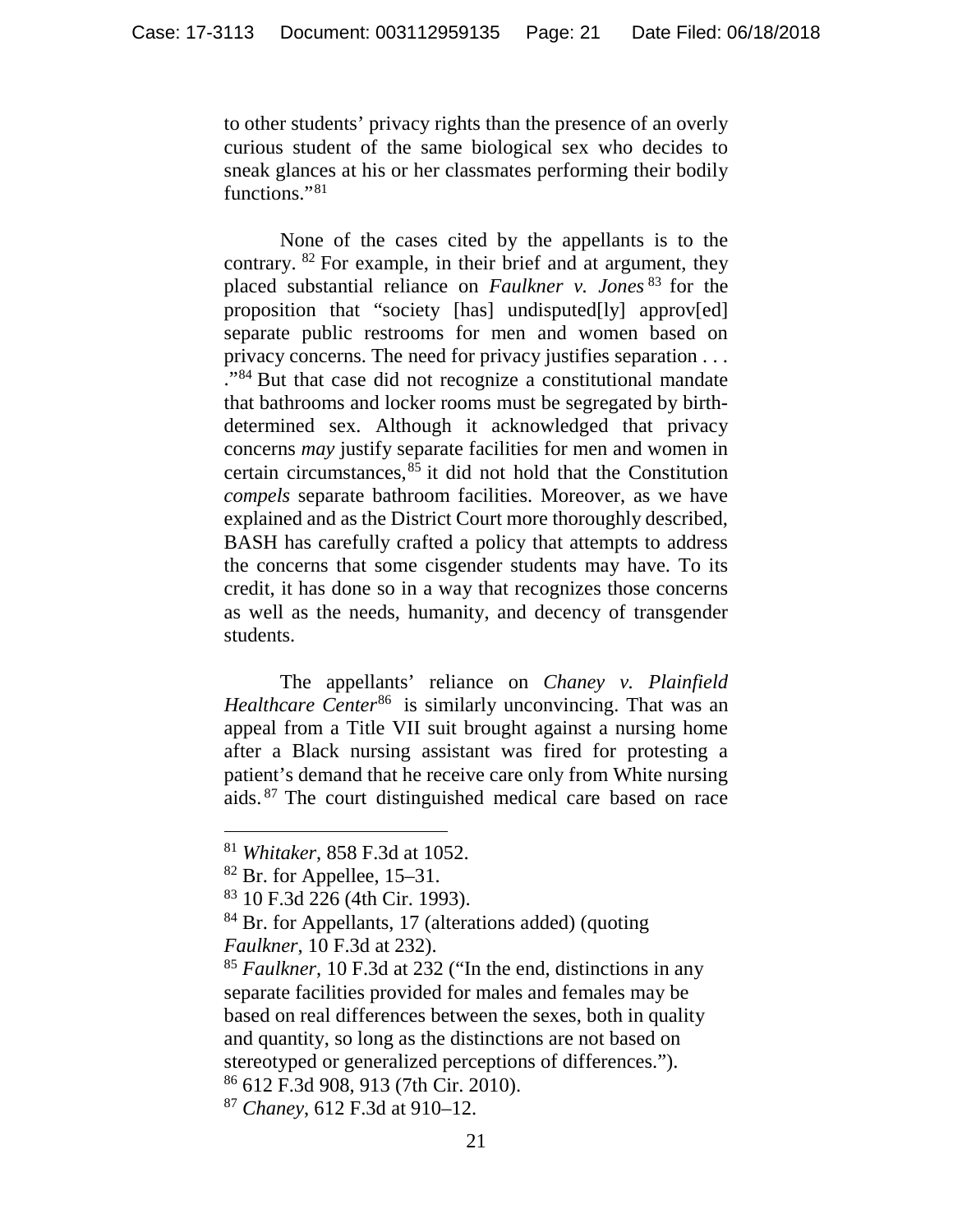from medical care based on sex, noting that just as "the law tolerates same-sex restrooms or same-sex dressing rooms . . . to accommodate privacy needs, Title VII allows an employer to respect a preference for same-sex health providers, but not same-race providers."[88](#page-21-0) Like *Faulkner*, *Chaney* held that the Constitution *tolerates* single-sex accommodations. It did not hold that the constitution *demands* it.

Equally unpersuasive is the appellants' reliance on cases discussing far more intrusive invasions of privacy than allowed by BASH's policy. Cases about strip searches<sup>[89](#page-21-1)</sup> and a criminal conviction for voyeurism after a person repeatedly looked at women in the stalls of public restrooms<sup>[90](#page-21-2)</sup> are wholly unhelpful to our analysis. Those cases involve inappropriate conduct as well as conduct that intruded into far more "intimate aspects of human affairs" than here.<sup>[91](#page-21-3)</sup> There is simply nothing inappropriate about transgender students using the restrooms or locker rooms that correspond to their gender identity under the policy BASH has initiated, and we reject appellants' attempt to argue that there is. Appellants do not contend that transgender Students A or B did anything remotely out of the ordinary while using BASH's facilities. Indeed, the appellants' privacy complaint is not with transgender students' conduct, but with their mere presence. We have already explained that the presence of transgender students in these spaces does not offend the constitutional right of privacy any more than the presence of cisgender students in those spaces.

In an argument that completely misses (or deliberately ignores) the reason for the disputed policy or the circumstances it addresses, the appellants insist that it is improper to consider a student's transgender status when conducting this privacy analysis and that we must only look at the student's anatomy.<sup>[92](#page-21-4)</sup> We disagree. Constitutional right to privacy cases "necessarily

<span id="page-21-0"></span> <sup>88</sup> *Id.* at 913.

<span id="page-21-1"></span><sup>89</sup> *Canedy v. Boardman*, 16 F.3d 183, 185–86, 188 (7th Cir. 1994).

<span id="page-21-2"></span><sup>90</sup> *State v. Lawson*, 340 P.3d 979 (Wash. App. 2014).

<span id="page-21-3"></span><sup>91</sup> *Doe v. Luzerne County*, 660 F.3d at 176 (quoting *Nunez v. Pachman*, 578 F.3d 228, 232 (3d Cir. 2009)).

<span id="page-21-4"></span> $92$  Br. for Appellants, 10–12.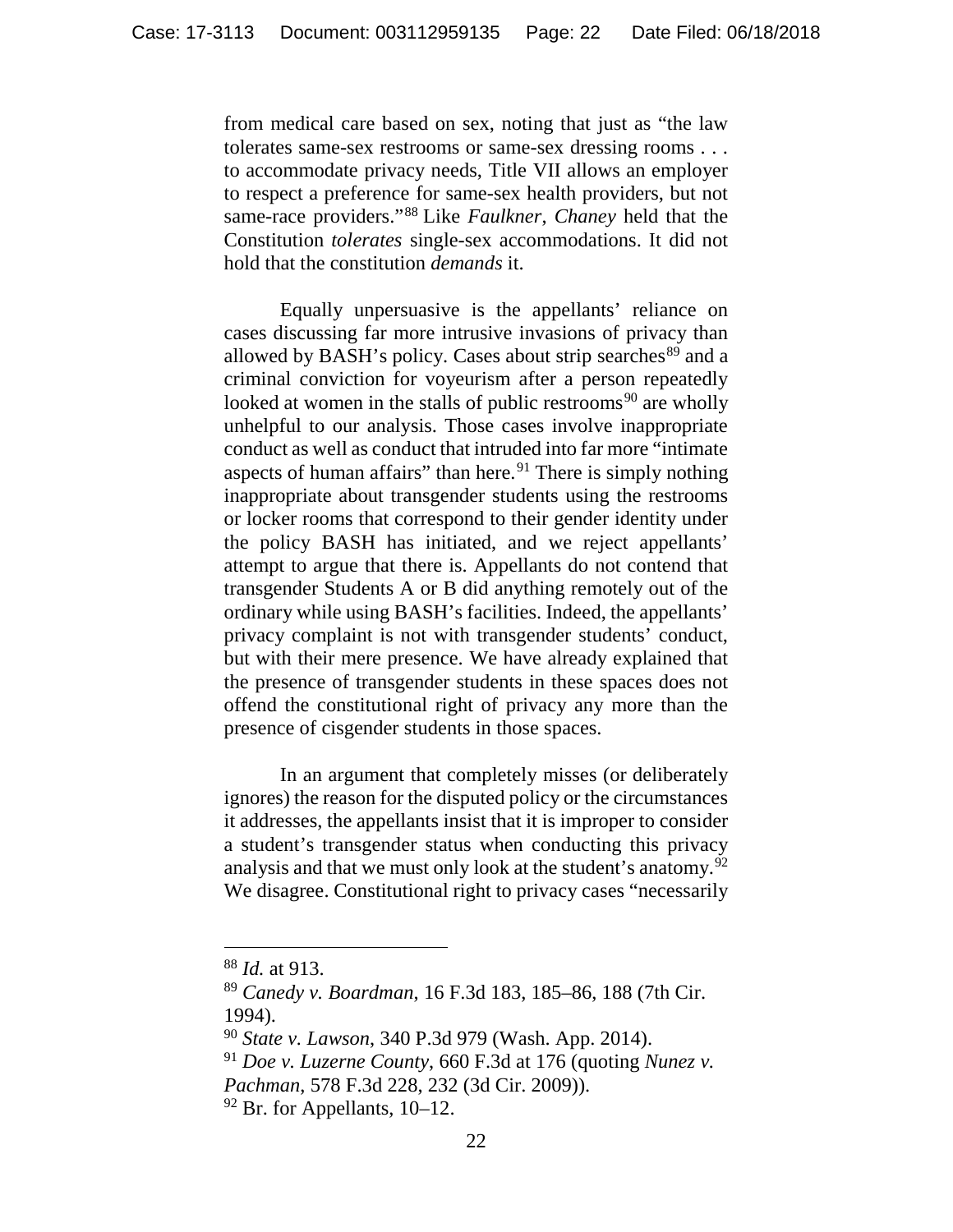require fact-intensive and context-specific analyses."[93](#page-22-0) Bright line rules cannot be drawn.<sup>[94](#page-22-1)</sup> Put simply—the facts of a given case are critically important when assessing whether a constitutional right to privacy has been violated. A case involving transgender students using facilities aligned with their gender identities after seeking and receiving approval from trained school counselors and administrators implicates different privacy concerns than, for example, a case involving an adult stranger sneaking into a locker room to watch a fourteen year-old girl shower. The latter scenario—taken from a case the appellants rely upon<sup>95</sup>— is simply not analogous to the circumstances here.

> 1. The District Court correctly concluded that the appellants' Title IX claim was unlikely to succeed on the merits.

The District Court rejected the appellants' Title IX claim because the School District's policy treated all students equally and therefore did not discriminate on the basis of sex, and because the appellants had failed to meet the elements of a "hostile environment harassment" claim. We again agree. We also agree with the School District's position that barring transgender students from restrooms that align with their gender identity would itself pose a potential Title IX violation.

Title IX prohibits discrimination based on sex in all educational programs that receive funds from the federal government.[96](#page-22-3) However, discrimination with regard to privacy facilities is exempt from that blanket prohibition. An institution "may provide separate toilet, locker room, and shower facilities on the basis of sex, but such facilities provided for students of one sex shall be comparable to such facilities provided for students of the other sex."<sup>[97](#page-22-4)</sup> This exception is

<span id="page-22-1"></span><span id="page-22-0"></span> <sup>93</sup> *Doe v. Luzerne County*, 660 F.3d at 176.

<sup>94</sup> *Id.*

<span id="page-22-2"></span><sup>95</sup> *People v. Grunau*, No. H015871, 2009 WL 5149857 (Cal.

<span id="page-22-3"></span>Ct. App. Dec. 29, 2009) (unpublished memorandum opinion). <sup>96</sup> 20 U.S.C. § 1681(a).

<span id="page-22-4"></span><sup>97</sup> 34 C.F.R. § 106.33.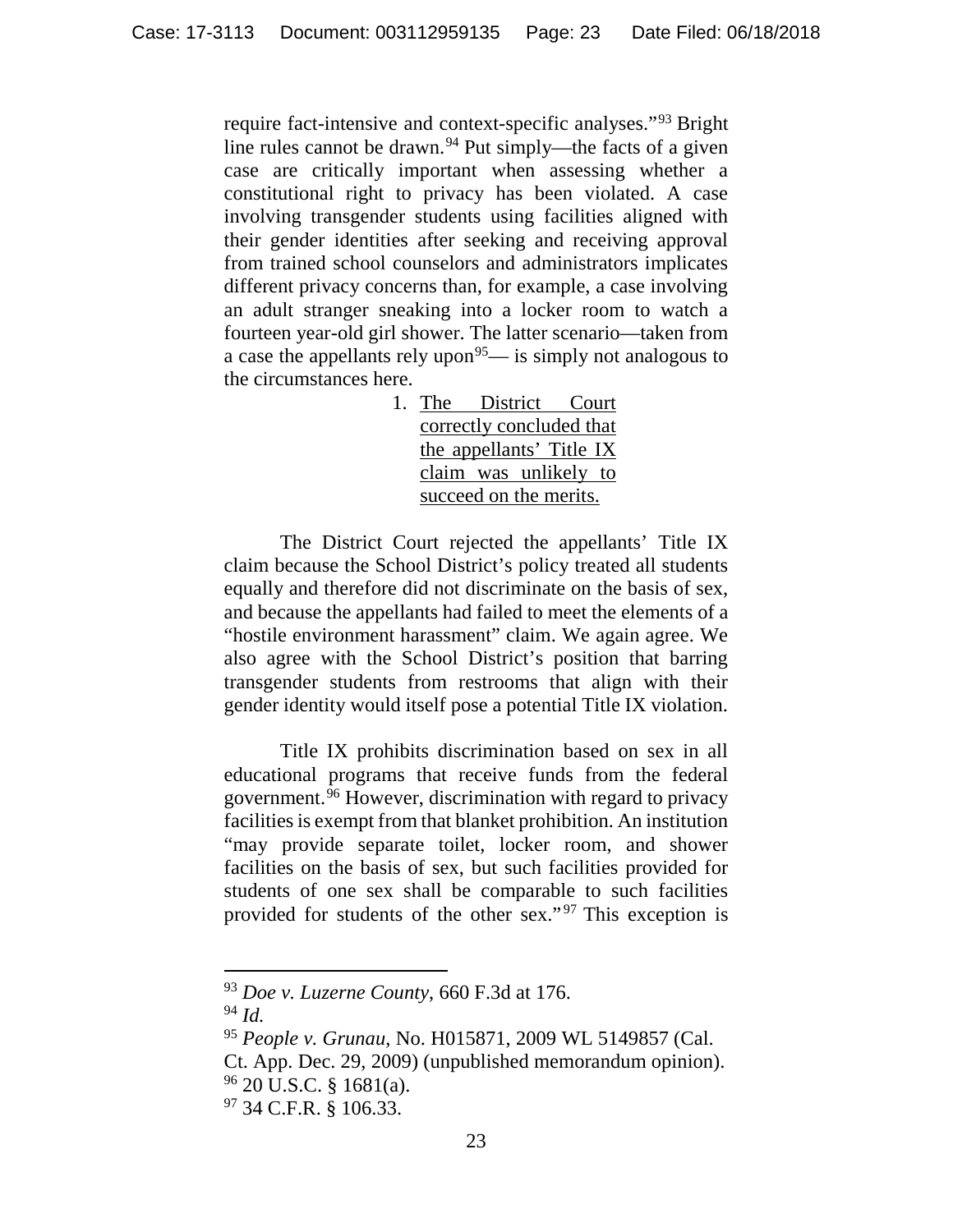permissive—Title IX does not require that an institution provide separate privacy facilities for the sexes.

Title IX also supports a cause of action for "hostile environment harassment."<sup>[98](#page-23-0)</sup> To recover on such a claim, a plaintiff must establish sexual harassment that is so severe, pervasive, or objectively offensive and that "so undermines and detracts from the victims' educational experience that [he or she] is effectively denied equal access to an institution's resources and opportunities."[99](#page-23-1) To support a claim of hostile environment harassment, a plaintiff must demonstrate that the offensive conduct occurred because of his or her sex.[100](#page-23-2)

Title IX's "hostile environment harassment" cause of action originated in a series of cases decided under Title VII of

<span id="page-23-0"></span> <sup>98</sup> *DeJohn v. Temple Univ.*, 537 F.3d 301, 316 n.14 (3d Cir. 2008) (citation omitted).<br><sup>99</sup> *Id.* (alterations in original) (citation omitted). We recently

<span id="page-23-2"></span><span id="page-23-1"></span>noted that we have not always been consistent in stating whether a plaintiff claiming sexual harassment must prove the harassment was "severe *or* pervasive" or "severe *and* pervasive." *Castleberry v. STI Grp.*, 863 F.3d 259, 263–64 (3d Cir. 2017) (emphasis added). Much of the confusion stems from the fact that the Supreme Court has used both the conjunctive and the disjunctive to describe the plaintiff's burden. *Compare Meritor Sav. Bank, FSB v. Vinson*, 477 U.S. 57, 67 (1986) ("For sexual harassment to be actionable, it must be sufficiently severe or pervasive . . . ."), *with Davis Next Friend LaShonda D. v. Monroe Cty. Bd. of Educ.*, 526 U.S. 629, 633 (1999) (concluding that an action for Title IX harassment "will lie only for harassment that is so severe, pervasive and objectively offensive that it effectively bars the victim's access to an educational opportunity or benefit"). In *Castleberry*, we concluded that the "correct standard is severe *or* pervasive. *Castleberry*, 863 F.3d at 264. Accordingly, we will proceed using the disjunctive inquiry here. <sup>100</sup> *Oncale v. Sundowner Offshore Servs., Inc.*, 523 U.S. 75, 81 (1998) (holding, in the Title VII context, that a plaintiff "must always prove that the conduct at issue . . . constituted *discrimination* because of . . . sex." (internal quotations omitted)).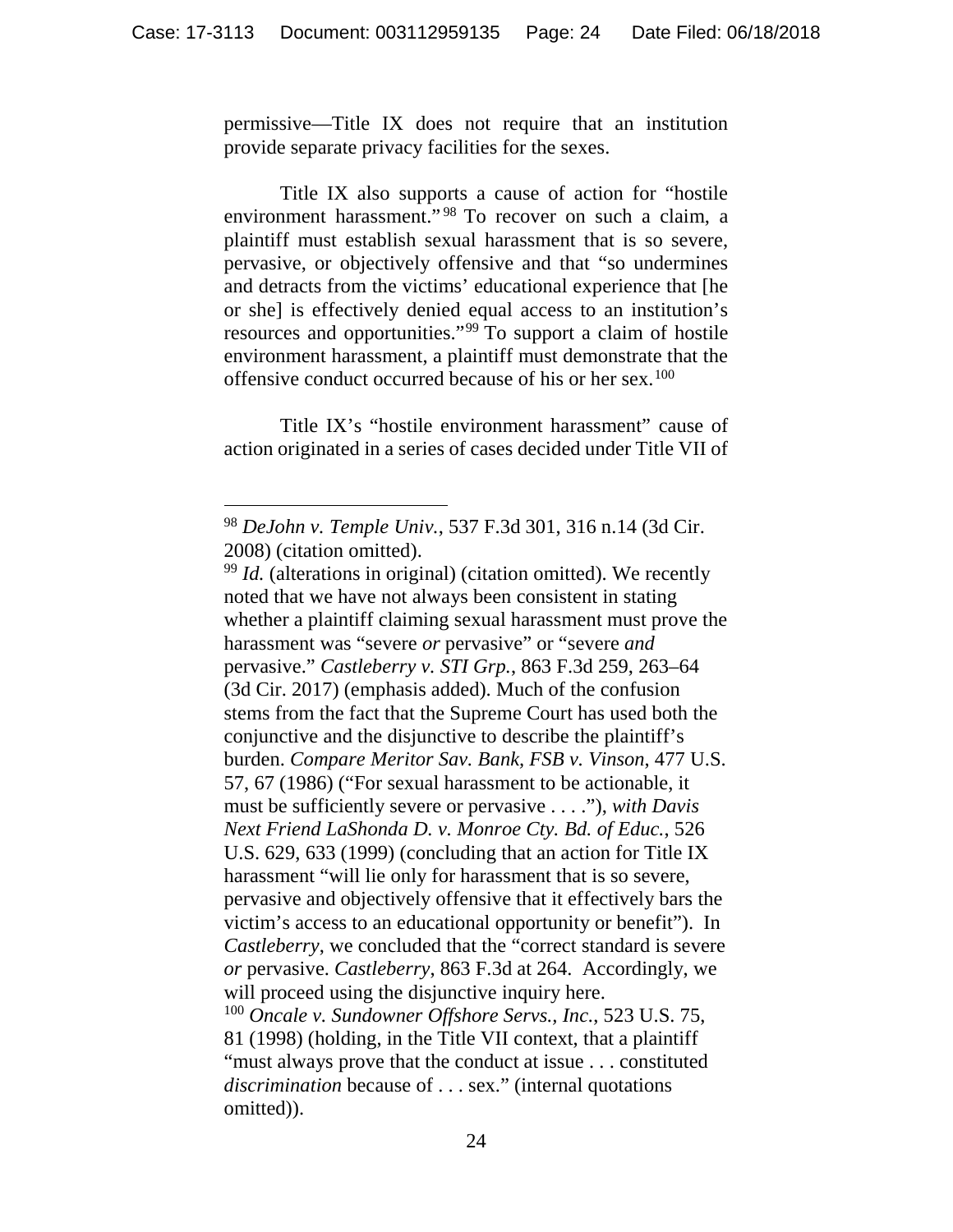the Civil Rights Act of 1964 ("Title VII"). [101](#page-24-0) The Supreme Court has "extended an analogous cause of action to students under Title IX."<sup>[102](#page-24-1)</sup> Title VII cases are therefore instructive.<sup>[103](#page-24-2)</sup>

Title VII prohibits employers from discriminating based on sex.[104](#page-24-3) In *Oncale*, the Supreme Court considered whether Title VII prohibited "discrimination because of sex" when the harasser and the harassed employee were the same sex.<sup>[105](#page-24-4)</sup> In concluding that Title VII could support such a claim, the Court held that Title VII is concerned only with "discrimination because of sex."[106](#page-24-5) It noted that the Court had never held that "workplace harassment, even harassment between men and women, is automatically discrimination because of sex merely because the words used have sexual content or connotations." [107](#page-24-6) Rather, "the critical issue . . . is whether members of one sex are exposed to disadvantageous terms or conditions of employment to which members of the other sex are not exposed."<sup>[108](#page-24-7)</sup> The plaintiffs in a Title VII action must therefore always "prove that the conduct at issue was not merely tinged with offensive sexual connotations, but actually constituted discrimination because of sex." [109](#page-24-8) The same requirement holds true for Title IX claims.

The appellants have not provided any authority—either in the District Court or on appeal—to suggest that a sex-neutral policy can give rise to a Title IX claim. Instead, they simply

<span id="page-24-3"></span><sup>104</sup> 42 U.S.C. § 2000e-2.

<span id="page-24-4"></span><sup>105</sup> *Oncale*, 523 U.S. at 76.

<span id="page-24-5"></span><sup>106</sup> *Id.* at 80.

<span id="page-24-6"></span><sup>107</sup> *Id.*

<span id="page-24-0"></span> <sup>101</sup> 42 U.S.C. § 2000e *et seq.*

<span id="page-24-1"></span><sup>102</sup> *Saxe v. State College Area Sch. Dist*., 240 F.3d 200, 205 (3d Cir. 2001).

<span id="page-24-2"></span><sup>103</sup> *Id.* Courts have frequently looked to Title VII authority for guidance with Title IX cases. *See, e.g.*, *Olmstead v. L.C. ex rel. Zimring*, 527 U.S. 581, 616 n.1 (1999) ("This Court has also looked to its Title VII interpretations of discrimination in illuminating Title IX." (collecting cases)).

<span id="page-24-7"></span><sup>108</sup> *Id.* (quoting *Harris v. Forklift Sys., Inc.*, 510 U.S. 17, 25

<sup>(1993)</sup> (Ginsburg, J., concurring)).

<span id="page-24-8"></span><sup>&</sup>lt;sup>109</sup> *Id.* at 81 (internal alterations, emphasis, and quotation marks omitted).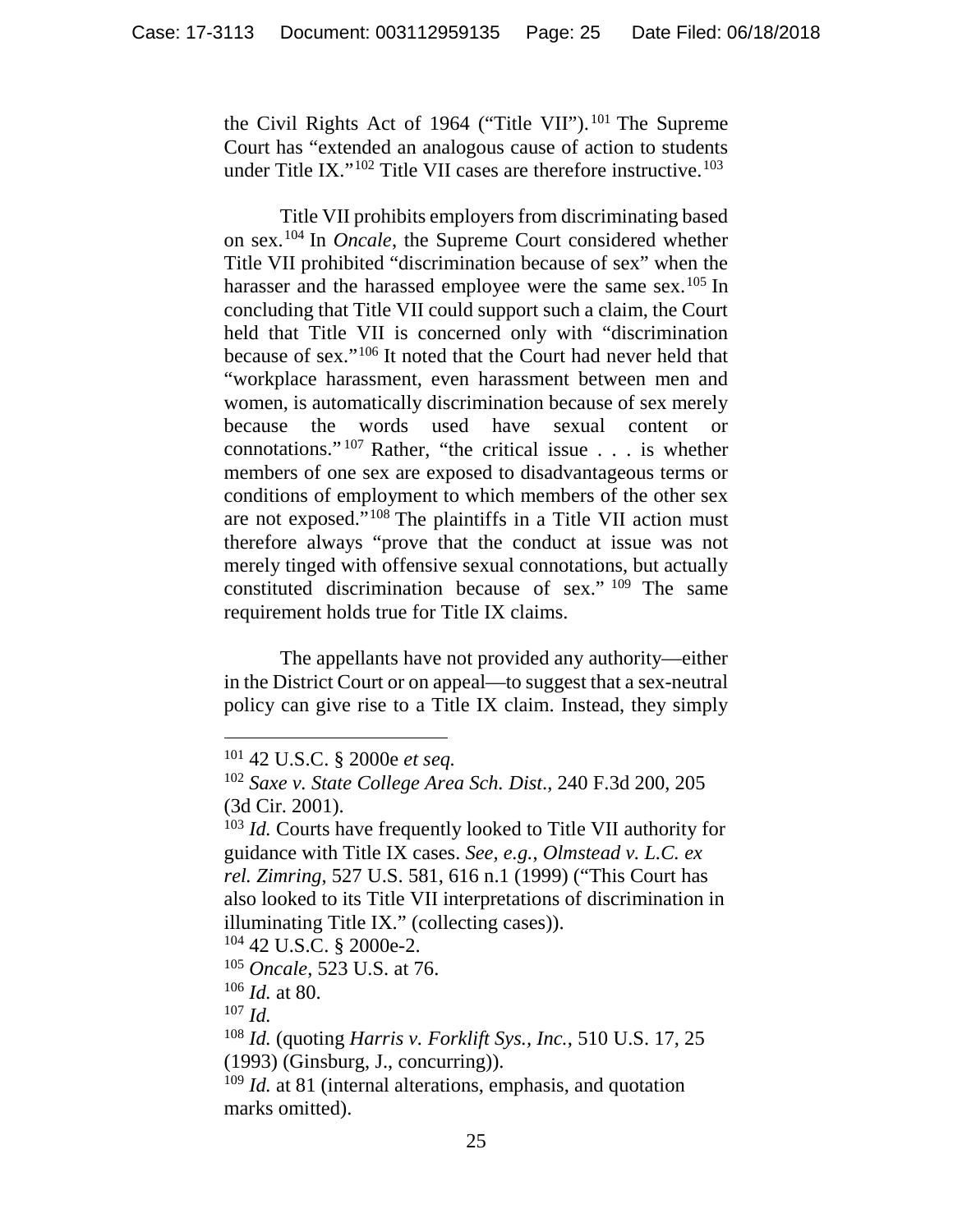hypothesize that "harassment" that targets both sexes equally would violate Title IX; that is simply not the law.  $110$  The touchstone of both Title VII and Title IX claims is disparate treatment *based on sex*. [111](#page-25-1) The School District's policy allows all students to use bathrooms and locker rooms that align with their gender identity. It does not discriminate based on sex, and therefore does not offend Title IX.

The District Court also correctly found that the appellants had not met their burden of establishing that the mere presence of transgender students in bathrooms and locker rooms constitutes sexual harassment so severe, pervasive, or objectively offensive and "that so undermines and detracts from the victims' educational experience that [the plaintiff] is effectively denied equal access to an institution's resources and opportunities." [112](#page-25-2) That is particularly true given the many safeguards the School District put in place as part of the challenged policy.

Rather than relying on relevant legal authority to establish that the mere presence of a transgender student in a locker room or bathroom rises to the level of harassment, the appellants again cite inapposite cases that involve egregious harassment. That is not surprising since we have found no authority that supports the appellants' claims. Two cases that the appellants attempt to analogize to their situation are particularly illustrative of the weakness of their position—

<span id="page-25-0"></span> <sup>110</sup> *See Pasqual v. Metro. Life Ins. Co.*, 101 F.3d 514, 517 (7th Cir. 1996) ("Harassment that is inflicted without regard to gender, that is, where males and females in the same setting do not receive disparate treatment, is not actionable because the harassment is not based on sex."); *Henson v. City of Dundee*, 682 F.2d 897, 904 (11th Cir. 1982) ("[T]here may be cases in which a supervisor makes sexual overtures of both sexes or where the conduct complained of is equally offensive to male and female workers. In such cases, [the] harassment would not be based on sex because men and women are accorded like treatment . . . and the plaintiff would have no remedy under Title VII.").

<span id="page-25-1"></span><sup>111</sup> *Oncale*, 523 U.S. at 80.

<span id="page-25-2"></span><sup>112</sup> *DeJohn*, 537 F.3d at 316 n.14 (citations omitted).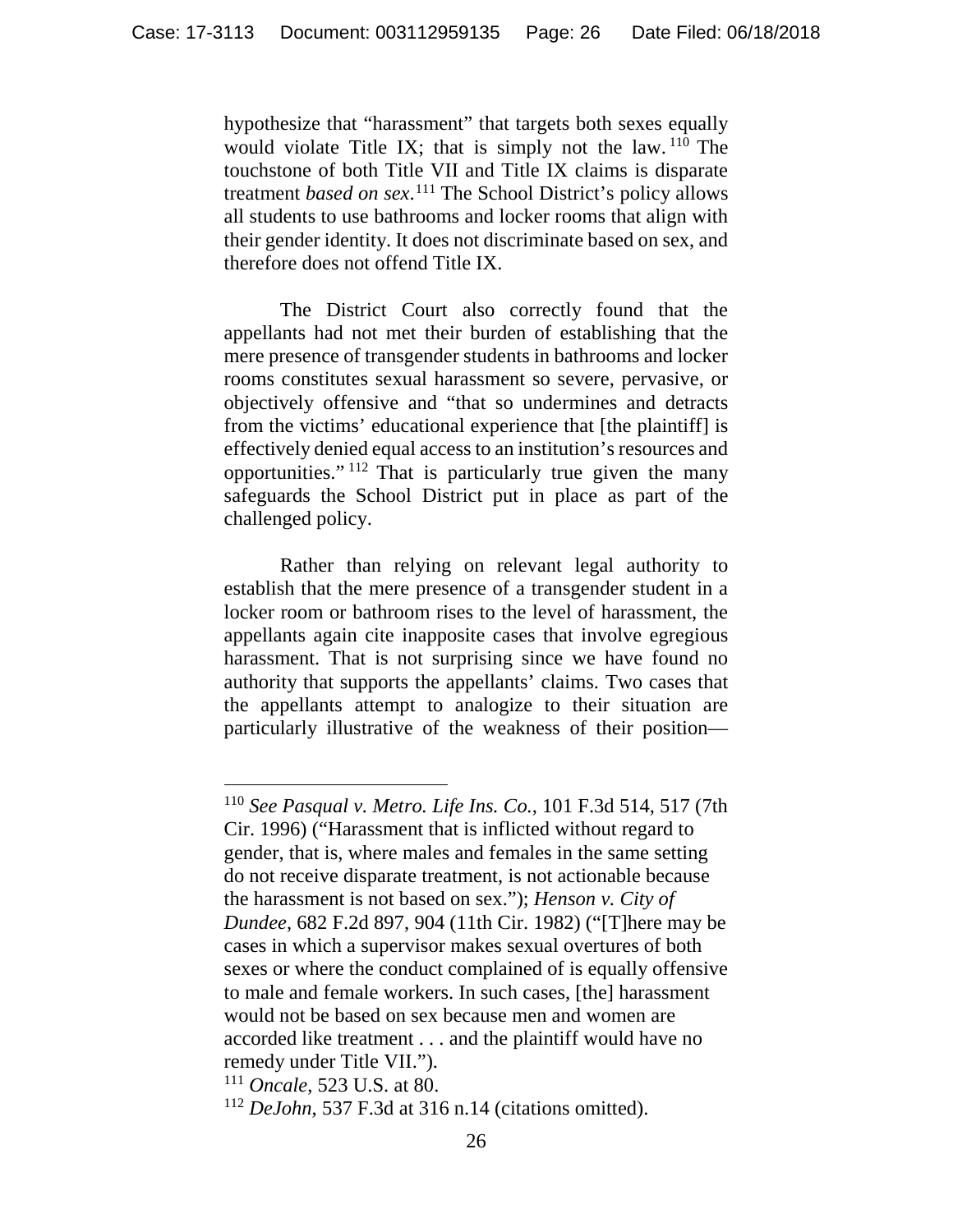*Lewis v. Triborough Bridge and Tunnel Authority* [113](#page-26-0) and *Schonauer v. DCR Entertainment Inc.* <sup>[114](#page-26-1)</sup> *Lewis* involved harassment that is worlds apart from anything in the present record. There, cisgender men not only entered a locker room while cisgender female employees were changing, they "leer[ed]" at them, "crowd[ed] the entrance to the locker room, forcing [them] to 'run the gauntlet[,]' and brush[ed] up against them."[115](#page-26-2) When a supervisor was informed, he referred to the female employees as "cunts" and "the biggest bunch of fucking crybabies." [116](#page-26-3) Any comparison to the circumstances the appellants face here is patently frivolous.

*Schonauer* is also distinguishable. There, the plaintiff was employed as a beverage server at a topless nightclub and alleged that she had been harassed by a manager.<sup>[117](#page-26-4)</sup> In addition to entering the women's changing facility, the manager repeatedly encouraged the plaintiff to enter nude dance contests, asked questions about her sexual fantasies, and probed her sexual history.[118](#page-26-5) When the plaintiff resisted these advances, she was fired.[119](#page-26-6) The Washington Court of Appeals found that this behavior could constitute harassment not simply because the manager entered the changing facility, but because he pressed the plaintiff to "provide sexually explicit information and to dance on stage in a sexually provocative way."[120](#page-26-7)

The District Court no doubt realized that the appellants' attempt to seize upon *Lewis* and *Schonauer* demonstrated the weakness of their arguments. Here, there are no allegations of harassment, let alone any that are even remotely as "severe, pervasive, [or] objectively offensive."[121](#page-26-8) Still, the appellants

<span id="page-26-0"></span> <sup>113</sup> 77 F. Supp. 2d 376, 377–78 (S.D.N.Y. 1999).

<span id="page-26-1"></span><sup>114</sup> 905 P.2d 392, 396–97, 400–01 (Wash. Ct. App. 1995).

<span id="page-26-2"></span><sup>115</sup> 77 F. Supp. 2d at 377.

<span id="page-26-3"></span><sup>116</sup> *Id*. at 378.

<span id="page-26-4"></span><sup>117</sup> *Schonauer*, 905 P.2d at 396.

<span id="page-26-5"></span><sup>118</sup> *Id.* at 396–97.

<span id="page-26-6"></span><sup>119</sup> *Id.* at 397.

<span id="page-26-7"></span><sup>120</sup> *Id.* at 400.

<span id="page-26-8"></span><sup>121</sup> *DeJohn*, 537 F.3d at 316 n.14; *Castleberry*, 863 F.3d at 264.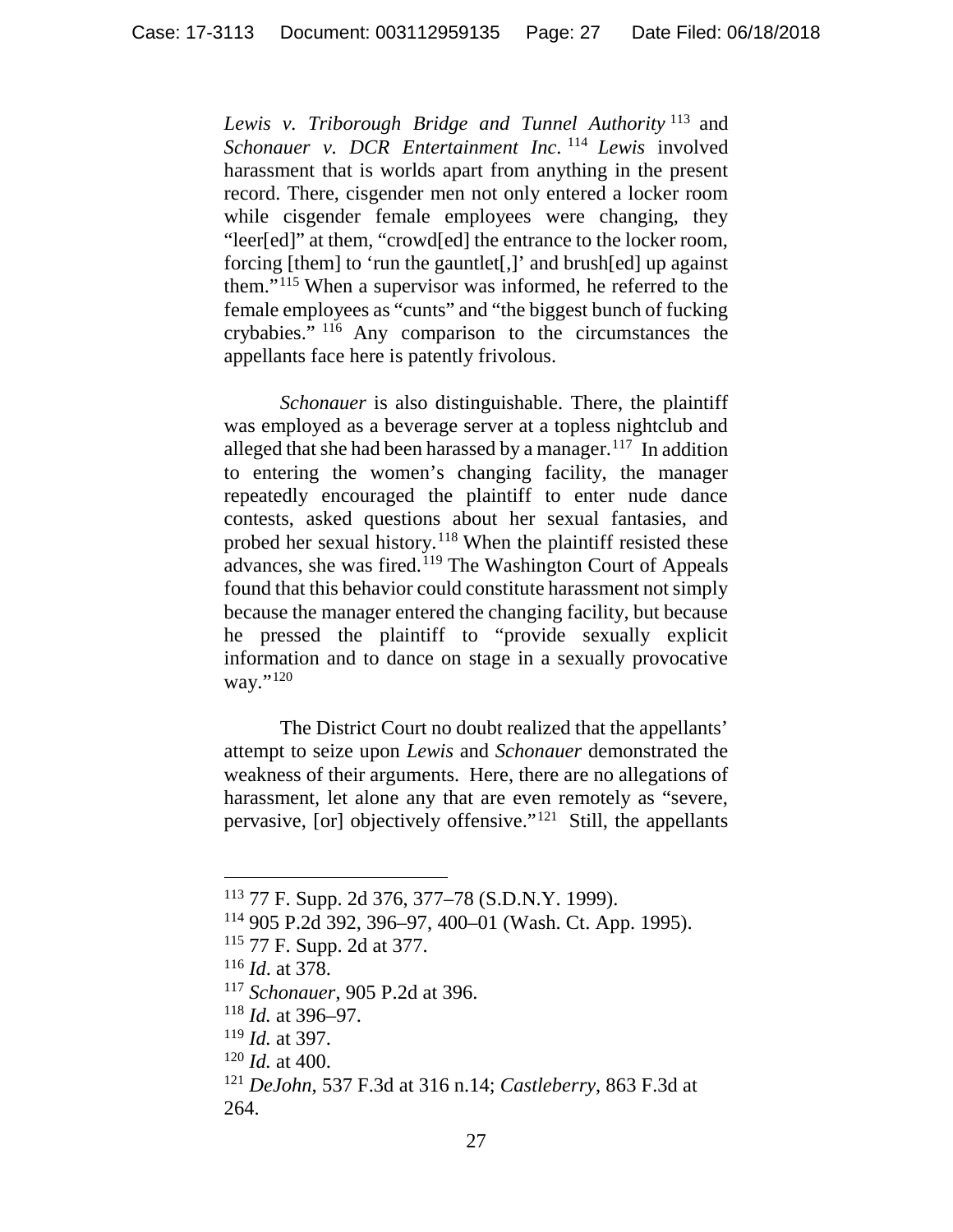unconvincingly try to equate mere presence in a space with harassing activity.

This case is far more analogous to *Cruzan v. Special School Dist., No. 1,* <sup>[122](#page-27-0)</sup> a Title VII case from the Court of Appeals for the Eighth Circuit. *Cruzan* held that a transgender individual in a bathroom did not create a hostile environment because there was no evidence that the individual "engaged in any inappropriate conduct other than merely being present in the women's faculty restroom." [123](#page-27-1) That is, a transgender person in a restroom did not create an environment that was "permeated with discriminatory intimidation, ridicule, and insult" as required to sustain a harassment claim under Title VII.[124](#page-27-2) We agree with the Eight Circuit's conclusion. As we have emphasized, the appellants' real objection is to the presence of transgender students, not to any "environment" their presence creates. Indeed, the allegations here include an assertion that a cisgender student was harassed merely by a transgender student washing that student's own hands in a bathroom or changing in a locker room. That is not the type of conduct that supports a Title IX hostile environment claim. [125](#page-27-3) The District Court recognized this and correctly ruled that this claim was unlikely to succeed.

The School District, on the other hand, contends that barring transgender students from using privacy facilities that align with their gender identity would, itself, constitute discrimination under a sex-stereotyping theory in violation of Title IX.<sup>[126](#page-27-4)</sup> We need not decide that very different issue here. We note only that the School District's argument finds support in the very persuasive opinion from the Seventh Circuit in *Whitaker,* and the analysis there supports the District Court's conclusion that appellants were not likely to succeed on the merits of their Title IX claim.

<span id="page-27-1"></span><span id="page-27-0"></span> <sup>122</sup> 294 F.3d 981, 984 (8th Cir. 2002).

<sup>123</sup> *Id.*

<span id="page-27-2"></span><sup>124</sup> *Id.* (citation omitted).

<span id="page-27-3"></span> $125$  This is not to say that the transgender students could not engage in conduct that would rise to the level of harassment. It would be the same conduct required for cisgender students to harass someone.

<span id="page-27-4"></span><sup>126</sup> Br. for Appellees, 38–40.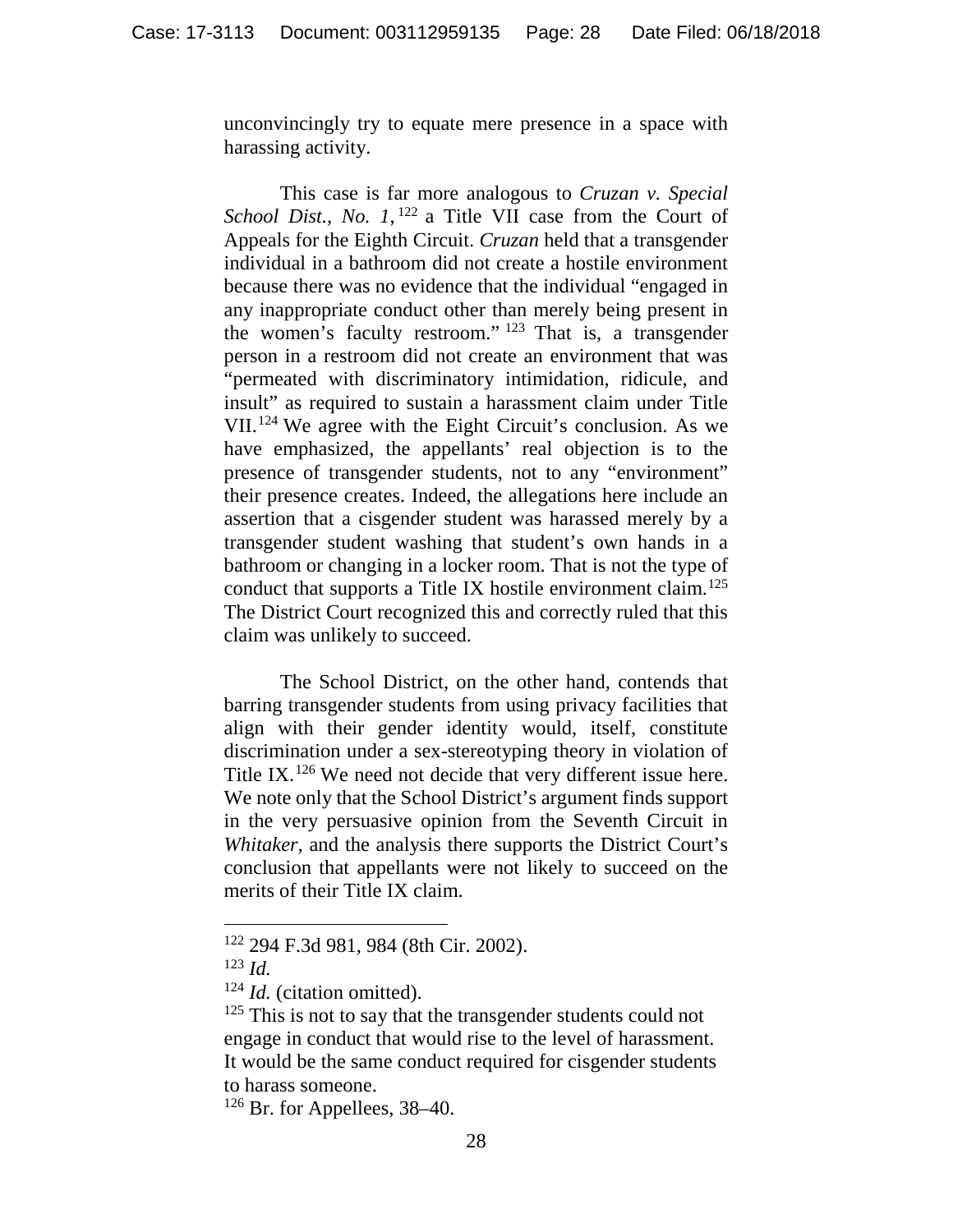In *Whitaker*, a transgender boy sued the Kenosha Unified School District for prohibiting him from using the boys' bathrooms and locker room. [127](#page-28-0) He alleged that Kenosha's policy violated Title IX and denied him equal protection. [128](#page-28-1) The District Court agreed and the school district appealed. [129](#page-28-2) The Court of Appeals for the Seventh Circuit affirmed, finding that Kenosha's policy constituted sex-based discrimination.

Specifically, *Whitaker* held that Kenosha's policy violated Title IX because it discriminated against transgender people based on their failure to conform to sex stereotypes.<sup>[130](#page-28-3)</sup> "By definition, a transgender individual does not conform to the sex-based stereotypes of the sex that he or she was assigned at birth." [131](#page-28-4) Accordingly, Kenosha's policy subjected Whitaker, "as a transgender student, to different rules, sanctions, and treatment than non-transgender students, in violation of Title IX."[132](#page-28-5) The court also dismissed Kenosha's argument that gender-neutral bathroom alternatives were sufficient because such a policy would itself violate the Act.<sup>[133](#page-28-6)</sup>

*Whitaker* explained that the Supreme Court has adopted an expansive view of "sex" under Title VII. [134](#page-28-7) Rather than limit the definition of sex to one's anatomy, a plurality of the Supreme Court held in *Price Waterhouse* that Title VII "intended to strike at the entire spectrum of disparate treatment of men and women resulting from sex stereotypes." [135](#page-28-8) The Supreme Court reiterated Title VII's broad view of "sex" in *Oncale*, wherein Justice Scalia wrote that "statutory provisions often go beyond the principal evil to cover reasonably comparable evils, and it is ultimately the provisions of our laws rather than the principal concern of our legislators by which we

<span id="page-28-4"></span><sup>131</sup> *Id.* at 1048.

- <span id="page-28-6"></span><sup>133</sup> *Id*. at 1049–50
- <span id="page-28-7"></span><sup>134</sup> *Id.* at 1048.
- <span id="page-28-8"></span><sup>135</sup> *Id.* at 1047–48 (quoting *Price Waterhouse v. Hopkins*, 490 U.S. 228, 251 (1989) (plurality)).

<span id="page-28-0"></span> <sup>127</sup> *Whitaker*, 858 F.3d at 1042.

<span id="page-28-1"></span><sup>128</sup> *Id.*

<span id="page-28-2"></span><sup>129</sup> *Id.* at 1042–43.

<span id="page-28-3"></span><sup>130</sup> *Id.* at 1048–49.

<span id="page-28-5"></span><sup>132</sup> *Id*. at 1049–50.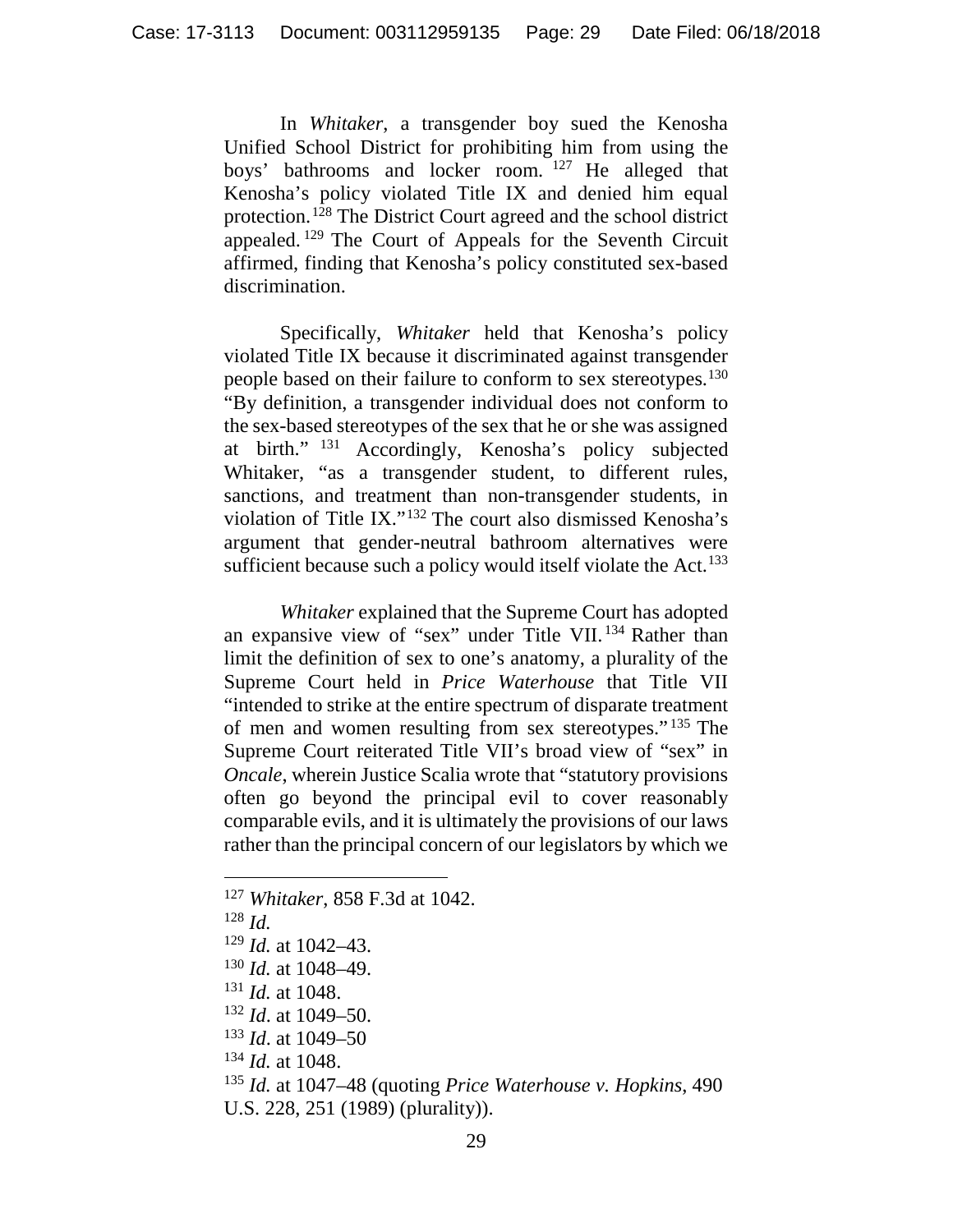are governed." [136](#page-29-0) *Whitaker* noted that, following *Price Waterhouse*, many courts (including the Third Circuit) have recognized a cause of action under Title VII when an employee faces discrimination for failing to conform to sex stereotypes.<sup>[137](#page-29-1)</sup>

The injunction that the appellants have requested here would essentially have replicated the Kenosha policy. The Boyertown Area School District can hardly be faulted for being proactive in adopting a policy that avoids the issues that would have otherwise arisen under Title IX. Contrary to the appellants' assertions, "sex" has not been narrowly limited to a person's anatomy under Title VII—nor by analogy is it so limited under Title IX.

This conclusion is a natural extension of our decision in *Prowel v. Wise Business Forms, Inc*, where we recognized that a plaintiff can state a claim under Title VII for sexual discrimination based on gender stereotyping*.* [138](#page-29-2) While *Prowel* did not involve a transgender person, we did consider whether a man who did not adhere to male gender stereotypes could state a claim for sex discrimination under Title VII.<sup>[139](#page-29-3)</sup> Relying on *Price Waterhouse*, we held that Title VII's prohibition on discrimination "because of sex" also prohibited discriminating against someone who did not conform to gender stereotypes.<sup>[140](#page-29-4)</sup>

Title IX prohibits discrimination against transgender students in school facilities just as Title VII prohibited discrimination against Prowel in the workplace. Therefore a court may not issue an injunction that would subject the

 <sup>136</sup> *Id.* at 1048 (quoting *Oncale*, 523 U.S. at 79).

<span id="page-29-1"></span><span id="page-29-0"></span><sup>137</sup> *Id.* (citing *Doe v. City of Belleville*, 119 F.3d 563, 580–81 (7th Cir. 1997), *vacated on other grounds*, 523 U.S. 1001 (1998); *Christiansen v. Omnicom Grp., Inc*., 852 F.3d 195, 201 (2d Cir. 2017); *Bibby v. Phila. Coca Cola Bottling Co*., 260 F.3d 257, 263–64 (3d Cir. 2001); *Nichols v. Azteca Rest. Enters., Inc*., 256 F.3d 864, 874–75 (9th Cir. 2001); *Higgins v. New Balance Athletic Shoe, Inc.*, 194 F.3d 252, 261 n.4 (1st Cir. 1999)).

<span id="page-29-2"></span><sup>138</sup> 579 F.3d 285 (3d Cir. 2009).

<span id="page-29-3"></span><sup>139</sup> *Prowel*, 579 F.3d at 287.

<span id="page-29-4"></span><sup>140</sup> *Id.* at 290–92.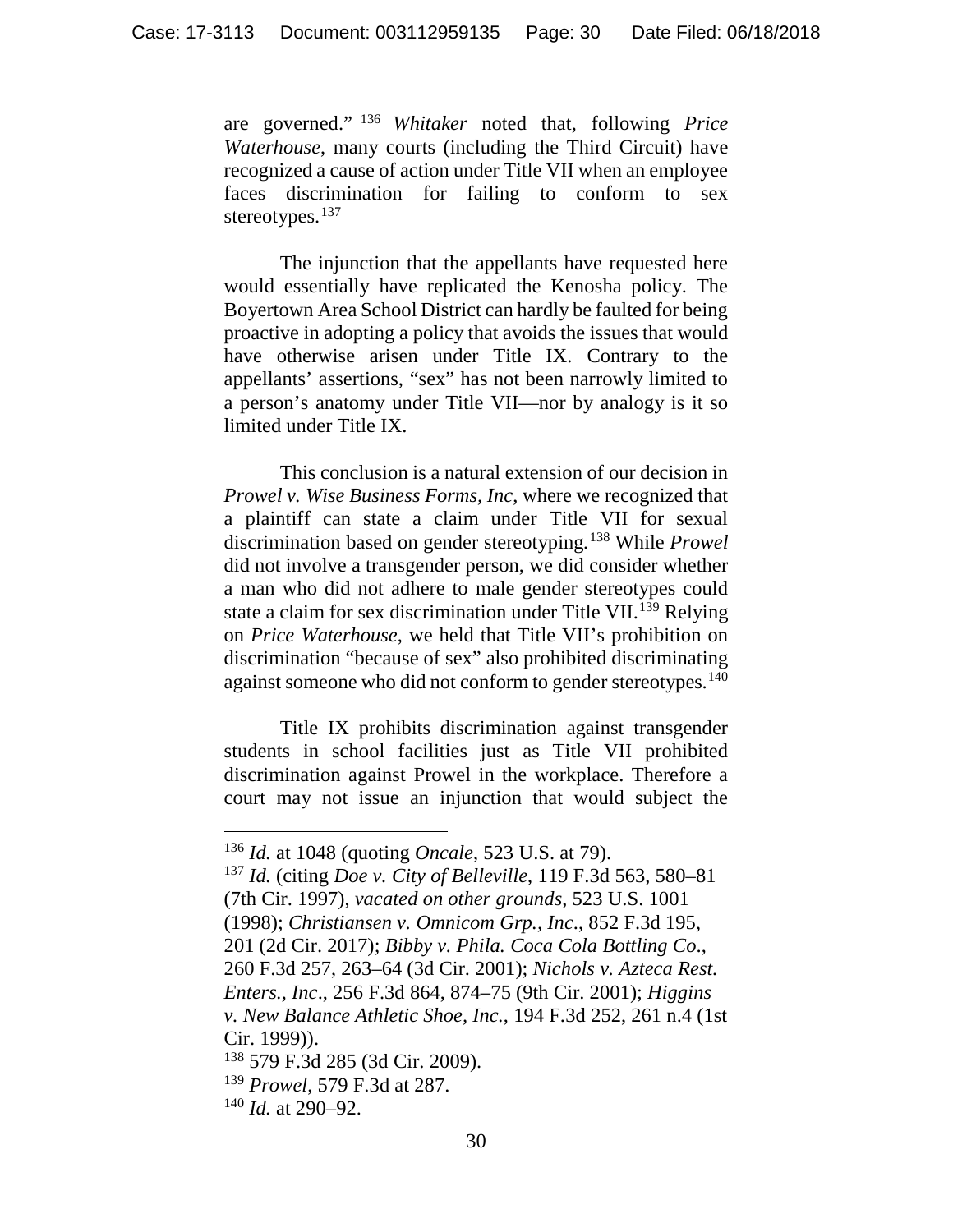transgender students to different conditions than their cisgender peers are subjected to.

We are not alone in reaching this conclusion. In addition to the Seventh Circuit's decision in *Whitaker*, the Courts of Appeals for the Eleventh and Sixth Circuits have concluded that discriminating against transgender individuals constitutes sex discrimination.<sup>[141](#page-30-0)</sup> Similarly, the First Circuit has relied on Title VII in holding that a person may state a claim under the Equal Credit Opportunity Act, which prohibits discrimination "with respect to ... sex[,]" if that person does not conform to sex stereotypes.[142](#page-30-1) The Ninth Circuit has also looked to Title VII and held that a transgender female inmate who did not conform to sex stereotypes could state a claim under the Gender Motivated Violence Act.<sup>[143](#page-30-2)</sup>

We therefore hold that the District Court correctly declined to issue an injunction based on the appellants' Title IX claim.

<span id="page-30-2"></span><span id="page-30-1"></span><span id="page-30-0"></span> <sup>141</sup> *Glenn v. Brumby*, 663 F.3d 1312, 1316–17 (11th Cir. 2011) (holding that a "person is defined as transgender precisely because of the perception that his or her behavior transgresses gender stereotypes . . . . Accordingly, discrimination against a transgender individual because of her gender-nonconformity is sex discrimination"); *Smith v. City of Salem*, 378 F.3d 566, 573 (6th Cir. 2004) (holding that sex discrimination under Title VII "encompasses both the biological differences between men and women, and gender discrimination, that is, discrimination based on a failure to conform to stereotypical gender norms"). <sup>142</sup> *Rosa v. Park West Bank & Tr. Co.*, 214 F.3d 213, 215–16 (1st Cir. 2000) (holding that the plaintiff, a birth-assigned male whose "attire did not accord with his male gender," could state a claim if a banker did not give him a loan). <sup>143</sup> *Schwenk v. Hartford*, 204 F.3d 1187, 1200, 1202 (9th Cir. 2000) ("Congress intended proof of gender motivation under the GMVA to proceed in the same way that proof of discrimination on the basis of sex or race is shown under Title VII . . . . '[S]ex' under Title VII encompasses both sex—that is, the biological difference between men and women—*and* gender.").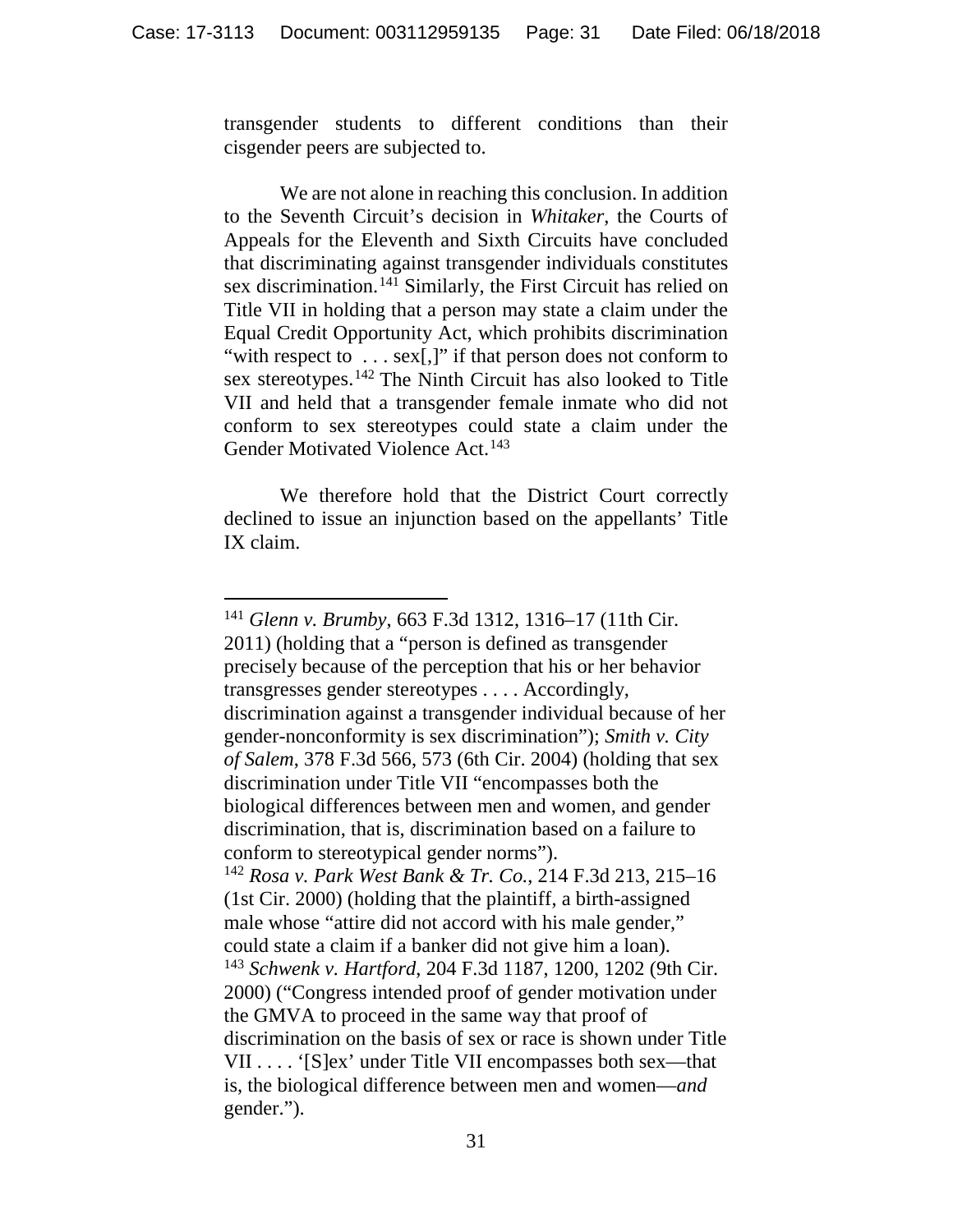2. The District Court correctly concluded that the appellants' state law tort claim was unlikely to succeed on the merits.

Finally, the appellants contend that the District Court erred in denying the injunction as to their Pennsylvania-law tort claim for intrusion upon seclusion. Pennsylvania has adopted the Second Restatement of Torts' definition of intrusion upon seclusion:

> One who intentionally intrudes, physically or otherwise, upon the solitude or seclusion of another or his private affairs or concerns, is subject to the other for invasion of his privacy, if the intrusion would be highly offensive to a reasonable person.<sup>[144](#page-31-0)</sup>

In denying this claim, the District Court concluded that the mere presence of a transgender individual in a bathroom or locker room is not the type of conduct that would be highly offensive to a reasonable person. As we have noted, students in a locker room expect to see other students in varying stages of undress, and they expect that other students will see them in varying stages of undress. We will affirm the District Court's rejection of the appellants' tort claim.

#### **B. Irreparable Harm**

In addition to finding that the appellants were unlikely to succeed on the merits of their claims, the District Court denied injunctive relief because they had not demonstrated that the failure to issue an injunction would result in irreparable harm. The District Court found that:

<span id="page-31-0"></span> <sup>144</sup> *Tagouma v. Investigative Consultant Servs, Inc*., 4 A.3d 170, 174 (Pa. Super. Ct. 2010) (quoting Restatement (Second) of Torts § 652B (1965)).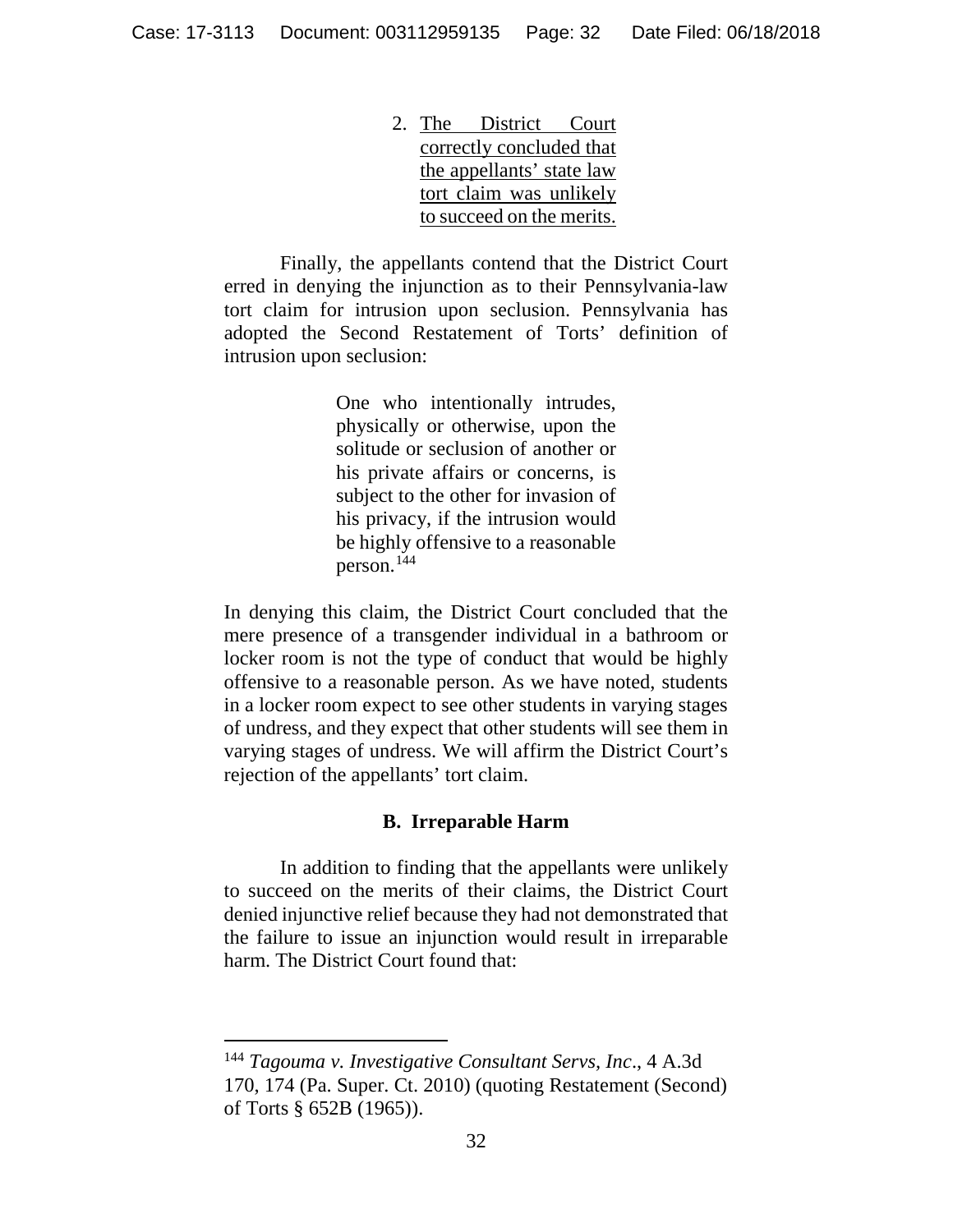On a practical level . . . the privacy protections that are in place at BASH, which include the bathroom stalls and shower stalls in the locker rooms, the bathroom stalls in the multi-user bathrooms, the availability of a number of single-user bathrooms (a few of which will have lockers for storing items), the [ability] of students to store personal items in their locker or leave those items with the gym teacher, and the availability of the team rooms in the locker rooms (which would not involve students passing through the common area of the locker room), and the overall willingness of the [appellees] to work with the students and their families to assure that the students are comfortable at BASH, mitigates against a finding of irreparable harm. . . . The privacy protections available to students in 2017-18 are more than suitable to address any privacy concerns relating to the presence of transgender students in the locker rooms and bathrooms at BASH.<sup>[145](#page-32-0)</sup>

We agree that the appellants did not demonstrate irreparable harm would result from denying an injunction. The School District has provided adequate privacy facilities for the appellants to use during this litigation. Even if the appellants could otherwise succeed on one or more of their claims (and, as explained above, we do not suggest that they can), the single-user facilities ensure that no appellant faces irreparable harm in the meantime.

<span id="page-32-0"></span> <sup>145</sup> *Doe v. Boyertown Area Sch. Dist.*, 276 F. Supp 3d. at 410.